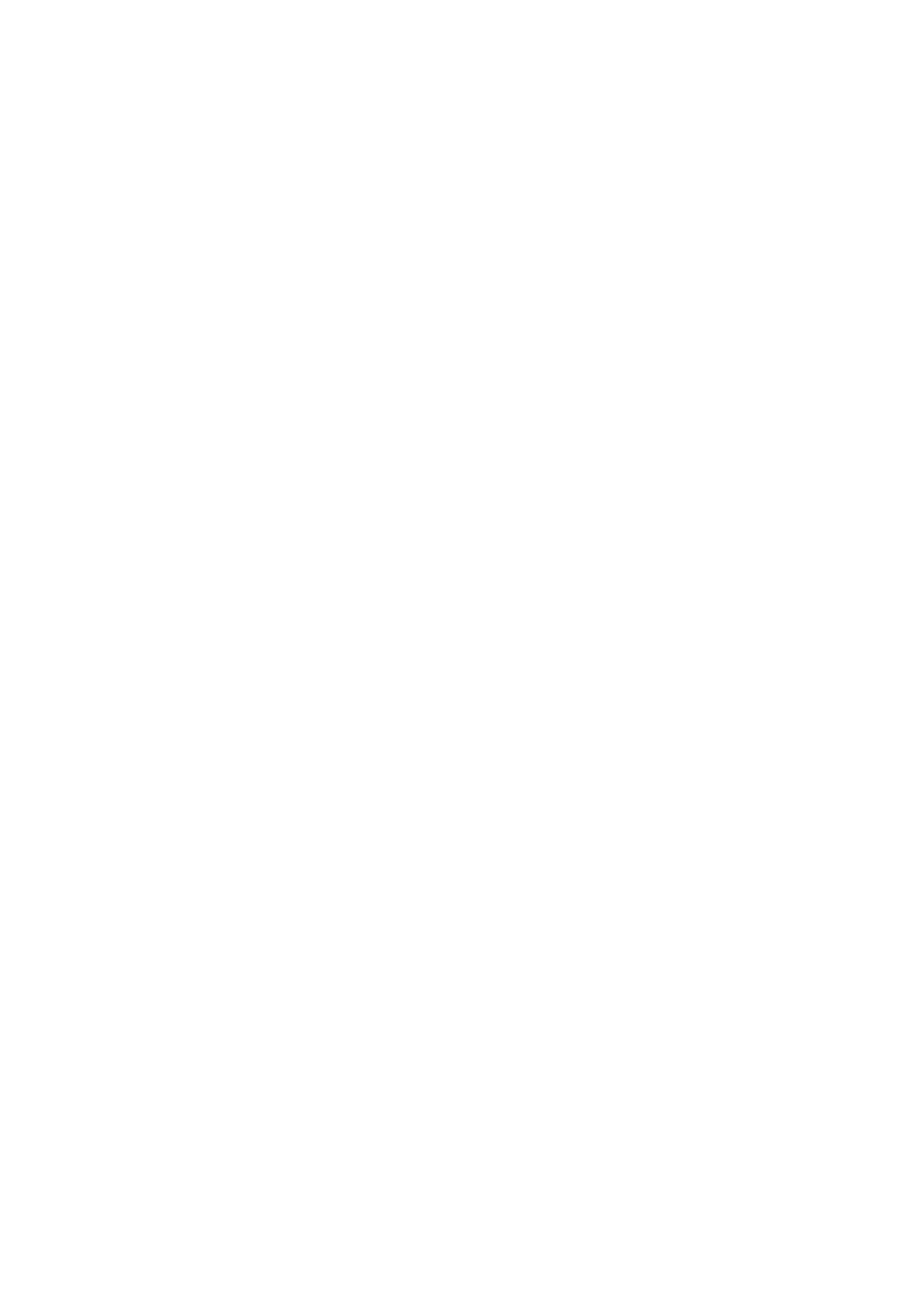#### Logic Lectures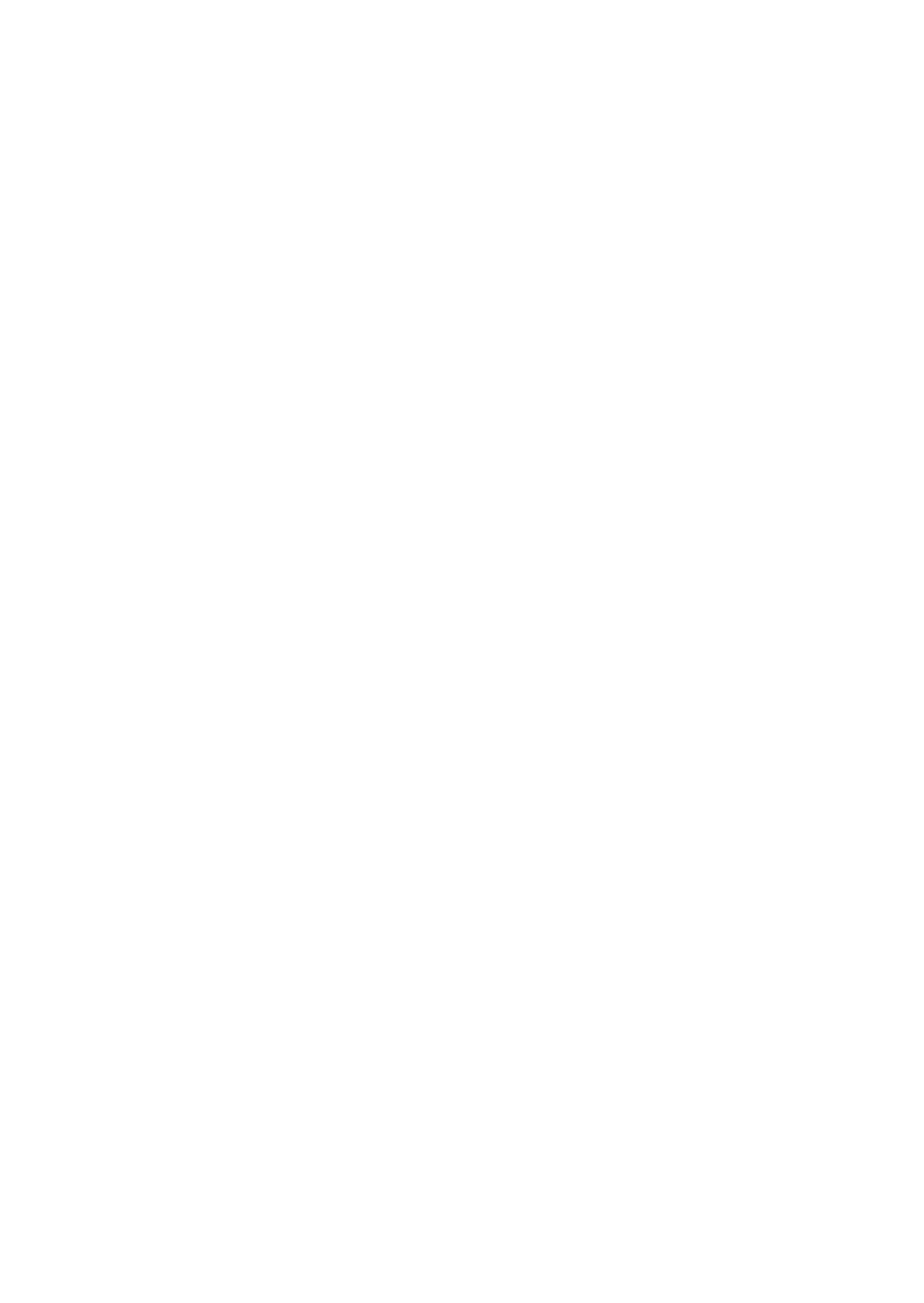# Logic Lectures

### Gödel's Basic Logic Course at Notre Dame

Edited by Miloš Adžić and Kosta Došen

> Belgrade 2017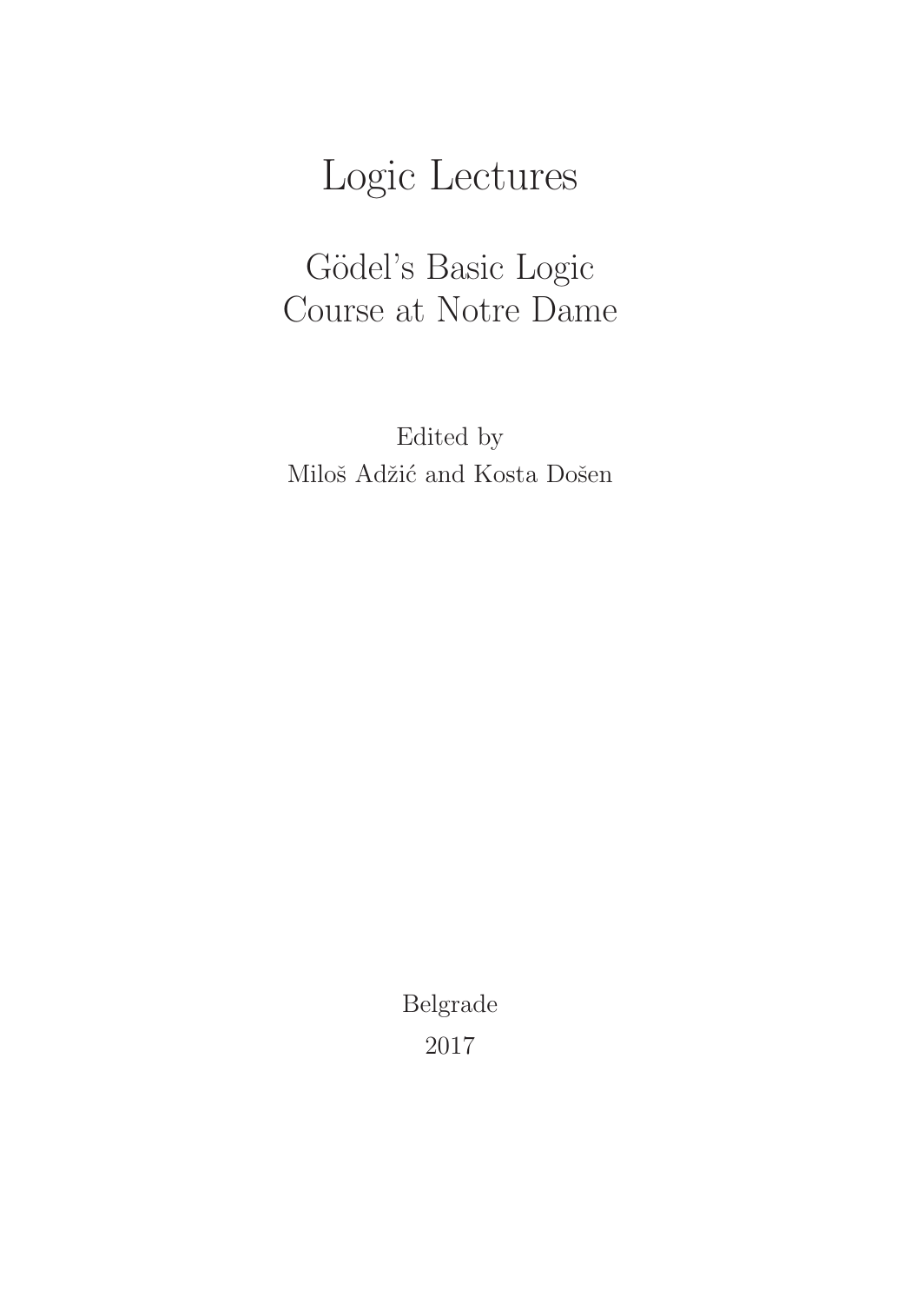*Publishers*

Logical Society, Mathematical Institute, Knez Mihailova 36, 11000 Belgrade, Serbia (https://drustvozalogiku.wordpress.com)

Dosije studio, Braće Nedića 29, 11111 Belgrade, Serbia (http://www.dosije.rs)

> *Edited by* Miloš Adžić and Kosta Došen (http://www.mi.sanu.ac.rs/~kosta)

> > *For the publishers* Slobodan Vujošević Mirko Milićević

Keywords: propositional logic, predicate logic

Mathematics Subject Classication (2010): 01A60 (History of mathematics and mathematicians, 20th century) 03-01 (Mathematical logic and foundations, instructional exposition) 03-03 (Mathematical logic and foundations, historical)

ISBN 978-86-6047-239-9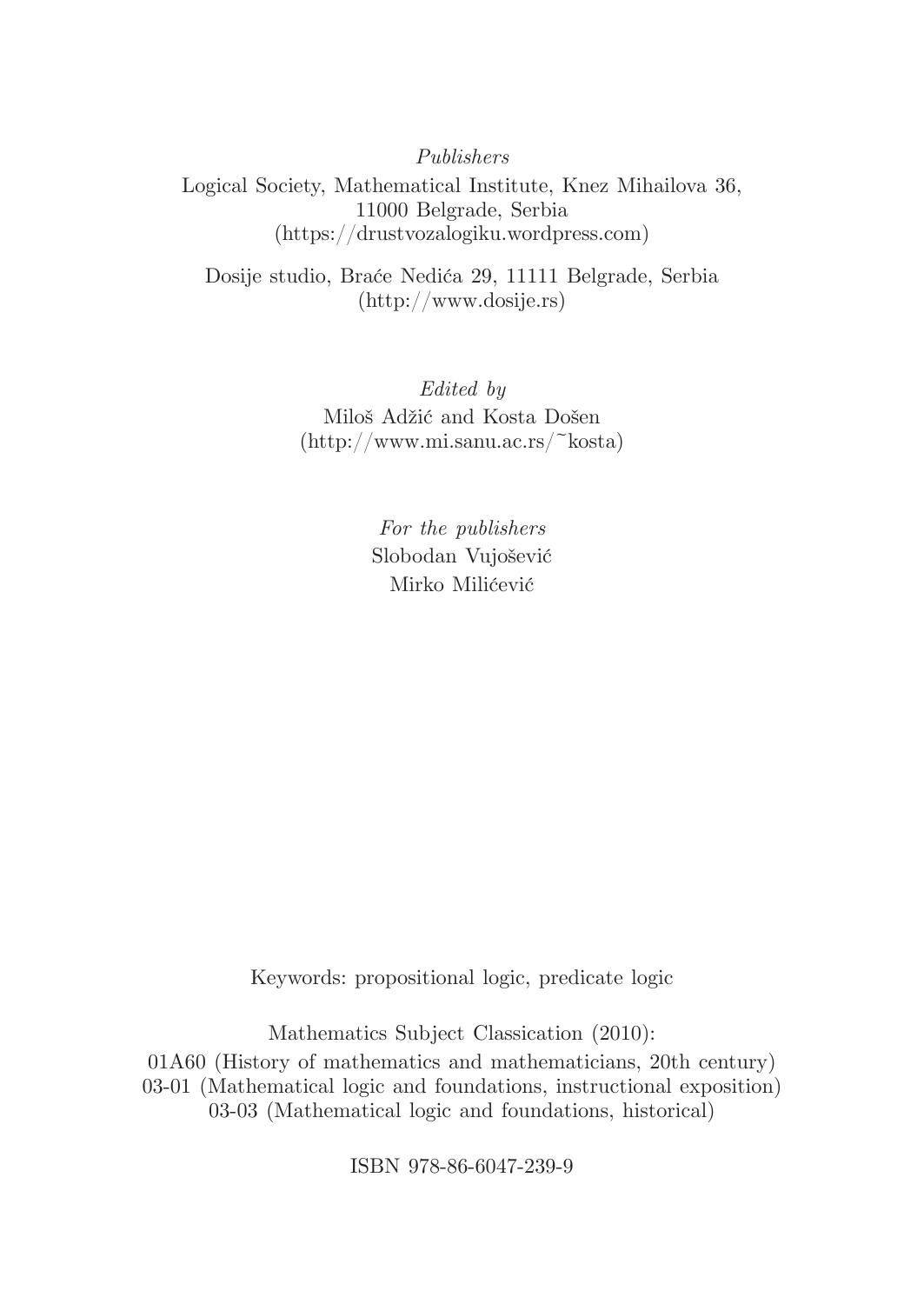Acknowledgements. Our work was supported by the Ministry of Education, Science and Technological Development of Serbia, and was upholden by the Logical Society in Belgrade.

We are very grateful indeed to Gabriella Crocco for making Gödel's unpublished notes available to us. The decipherment and publication of some of these notes is part of the project Kurt Gödel Philosopher: From Logic to Cosmology, which is directed by her and funded by the French National Research Agency (project ANR-09-BLAN-0313). We are also very grateful to Peter Schroeder-Heister for encouraging us in our project.

We are grateful to the Institute for Advanced Study in Princeton for granting us, through the office of its archivist Mr Casey Westerman, the permission to publish Gödel's unpublished notes; we were asked to give credit for that with the following text: "Works of Kurt Gödel used with permission of Institute for Advanced Study. Unpublished Copyright (1939) Institute for Advanced Study. All rights reserved."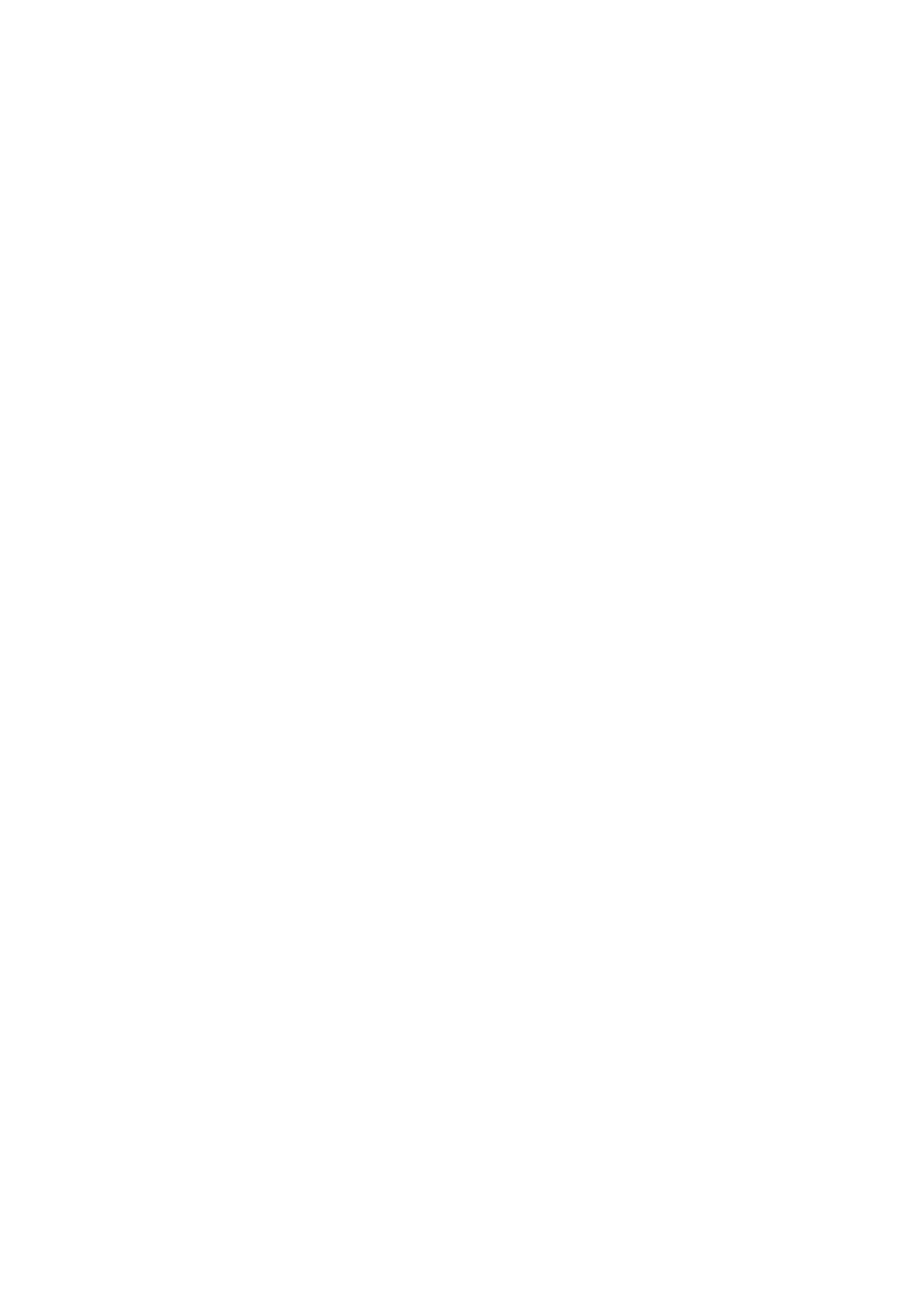### $\begin{bmatrix} \text{Abbrev.} \end{bmatrix}$  **editorial introduction**

Gödel taught a one-semester course in basic logic at the University of Notre Dame in the spring of 1939, when he turned 33. Among his unpublished writings in the Princeton University Library one can find notebooks with the manuscript of his notes for that course. The title *Logic Lectures*, which we gave to these notes, is suggested by the German "Log. $\lfloor i \kappa \rfloor$  Vorl. $\lfloor \mathrm{esungen} \rfloor$ ", or a variant of that, written on the front covers of the notebooks.

Besides the Notre Dame course Gödel taught a basic logic course in Vienna in the summer of 1935, notes for which, on 43 notebook pages (27 of which are numbered), made mainly of formulae and very little accompanying text in ordinary language, have been preserved in a manuscript at the same place. The notes for the Notre Dame course, which with their 427 notebook pages are ten times bigger, are more detailed and we think more important. Propositional logic is not much present in the Vienna notes.

We have published recently in  $[A, \& D, 2016]$  a brief, and hence not complete, summary with comments of the Notre Dame notes, and an assessment of their importance. This preceding short paper is a natural introduction to this introduction, which is more oriented towards details concerning Gödel's text. We deal however here occasionally, in the paragraph on definite descriptions below and in the last few pages of this introduction, with some matters of logic and philosophy, partly in the sphere of the preceding paper, but not to be found there. Anyway, that paper enables us to abbreviate this introduction (which explains up to a point its title; the rest will be explained in a moment).

We will not repeat ourselves, and we will not give again all the references we gave in the preceding paper, but we want to mention however John Dawson, who in [Dawson] supplies biographical data on Gödel's stay at Notre Dame, John and Cheryl Dawson who in [Dawson 2005] set what we did with the Notre Dame notes as a task for Gödel scholars,<sup>1</sup> and Pierre Cassou-Noguès, who has published in [Cassou-Noguès 2009] a dozen printed pages extracted and edited from Gödel's manuscript of the Notre Dame course (this concerns pp. **1**.-**26**. of Notebook I, including small bits of Notebook 0, pp. **73**.**1**-**73**.**7** of Notebook V, pp. **122**.-**125**., **134**.-**136**. of Notebook VI and pp. **137**.-**157**. of Notebook VII; altogether 60 notebook pages).<sup>2</sup>

<sup>1</sup>We are grateful to John Dawson for encouraging us to get into this publishing project.

<sup>&</sup>lt;sup>2</sup>We have found sometimes useful Cassou-Noguès' reading of Gödel's manuscript, and we wish to acknowledge our debt. Our decipherment of the manuscript does not however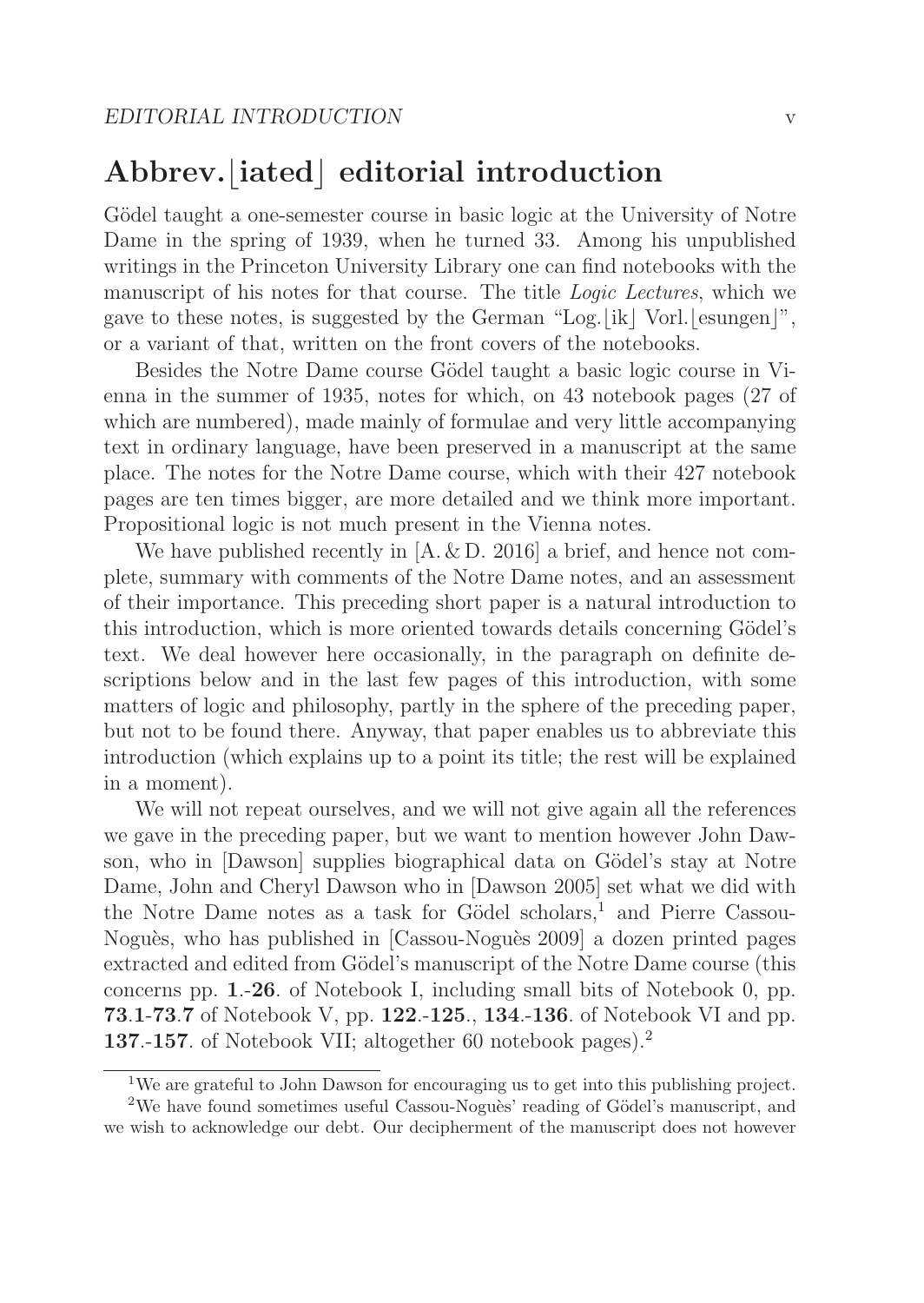Besides the edited version of Gödel's text we have prepared another version of it, which we call the source version, and the present introduction should serve for both of them. This other, source, version is quite close to the original manuscript, and is meant to be a record of the additions and other interventions made in the manuscript to arrive at the edited version, and a justification of that later version.

Gödel used abbreviations in the manuscript of the notes quite a lot. For example, the second sentence and the beginning of the third of Notebook 0 of the manuscript are: "Accord. to this def the centr. part of log. must be the theory of inf and the theory of logically true prop. By a log true prop. I mean a prop. which is true for merely log reasons. . . " In the source version this is rendered as: "Accord.[ing] to this def[inition] the centr[al] part of log. [ic] must be the theory of inf-<br>lerence] and the theory of logically true prop[ositions]. By a log[ically] true prop.[osition] I mean a prop.[osition] which is true for merely  $log[ical]$  reasons..." All the abbreviated words are typed in the source version as they occur in the manuscript, with a full stop after the abbreviation or without, together with their prolongation or decipherment within the parenthetical signs  $\lfloor$  and  $\rfloor$  to obtain the nonabbreviated, disabridged, word they are supposed to stand for, which one finds in the edited version. Sometimes whole words are omitted and they are restored in the source version within  $\lfloor$  and  $\rfloor$ .

Using abbreviations may produce problems, which are however surmountable. For example, log., with or without full stop, stands for "logic", "logically" and "logical". Singular or plural has to be inferred from the context; "form.", with or without full stop, stands for "formula" or "formulas" (Gödel has the plural "formulas" while we here and in our comments use "formulae"; he says often "expression" for "formula"). Sometimes, but not very often, it is not obvious, and even not certain, what is the abbreviated word; for example, both "proposition" and "property" are abbreviated by "prop.". This involvement with abbreviations in the manuscript goes so far that one finds even "probl." for "problem" and "symb." for "symbol". Because of their number, and some particular problems they produced occasionally, taking care of the abbreviations made our editing task considerably harder, but this number tells that they cannot be neglected if one wants to leave a more precise record of Gödel's style (see the end of this introduction).

In the source version one may also find all the parts of the text crossed

accords always with his, and we have not followed his editorial interventions.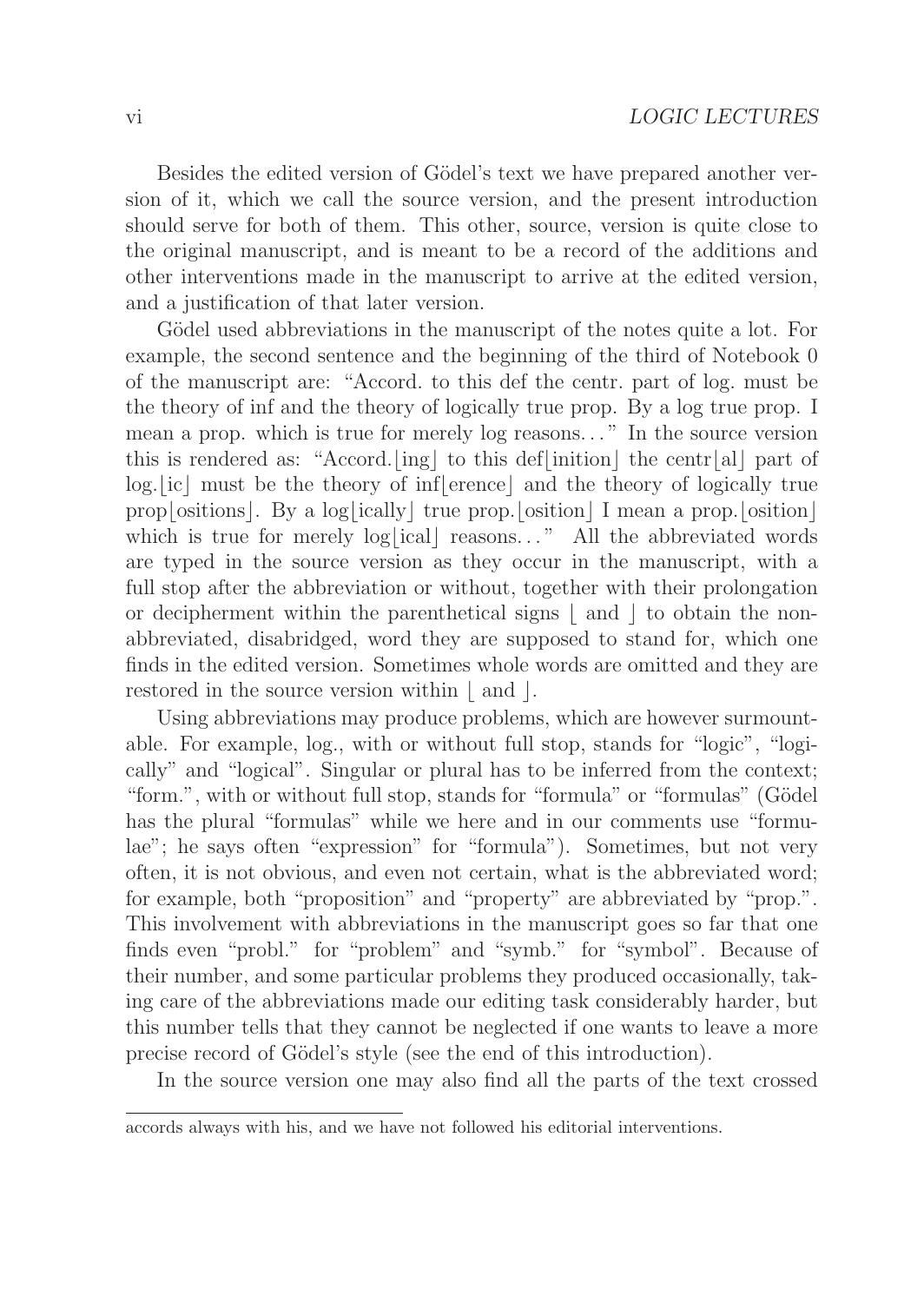out in the manuscript, with the indication that they were found crossed out, either by being really crossed out in the source version, or if they are too long, the crossing out is mentioned as an editorial comment within  $\lfloor$  and  $\rfloor$ . We use  $\lfloor$  and  $\rfloor$  in the source version in connection with the abbreviations as we said above, and in general for other editorial comments too. (For example, we will have  $\lfloor$ unreadable text $\rfloor$ .)

In a few cases we have estimated that a crossed out part of the text is worth reproducing even in the edited version. (Gödel's crossing out a text need not mean dissatisfaction with it, but it may mean perhaps lack of time to use it in the lectures.) In one place it may compensate a little bit for a lost part of the text (see the footnote on p. **7**. of Notebook IV), in another (see the footnote on pp. **114**.-**115**. of Notebook VI), it completes what is needed for establishing that binary relations with composition and the identity relation make a monoid. (Composition of relations is called by Gödel "relative product", and his examples for it are with relations between relatives, nephew, son, brother, sister, uncle, father, grandfather, grandchild,  $child, \ldots$ , which is etymologically inspirative.) A third such place, which is tied to Russell's understanding of definite descriptions (see pp. **123**.-**125**. of Notebook VI), is philosophically important.

Let us dwell for a moment at this third place, to justify our choice of reproducing the crossed out text. Gödel's says there that taking "The present king of France is bald" as meaningless is undesirable because whether the present king of France exists is an empirical question. He then continues: "Therefore it would depend on an empirical fact whether or not this sequence of words is a meaningful statement or nonsense, whereas one should expect that it can depend only on the grammar of the language concerned whether something makes sense." So Gödel asserts the primacy and independence of the understanding of language over empirical, i.e. epistemological, matters. The primacy of the linguistic over the epistemological (and presumably other philosophical concerns, like the ontological, or axiological) should be one of the main, if not the main, mark of the linguistic turn in twentieth century philosophy. G¨odel's single sentence quoted above is more significant and more explanatory than thousands and thousands of others in the sea of ink spilled over the king's baldness.

The notes are written by hand in English in eight notebooks bound by a spiral, with however some loose leafs (four leaves on a different paper, not torn out from the notebook, without holes for the spiral, at the end of Notebook III with pp. **new page x-xiii**, nine torn out leafs towards the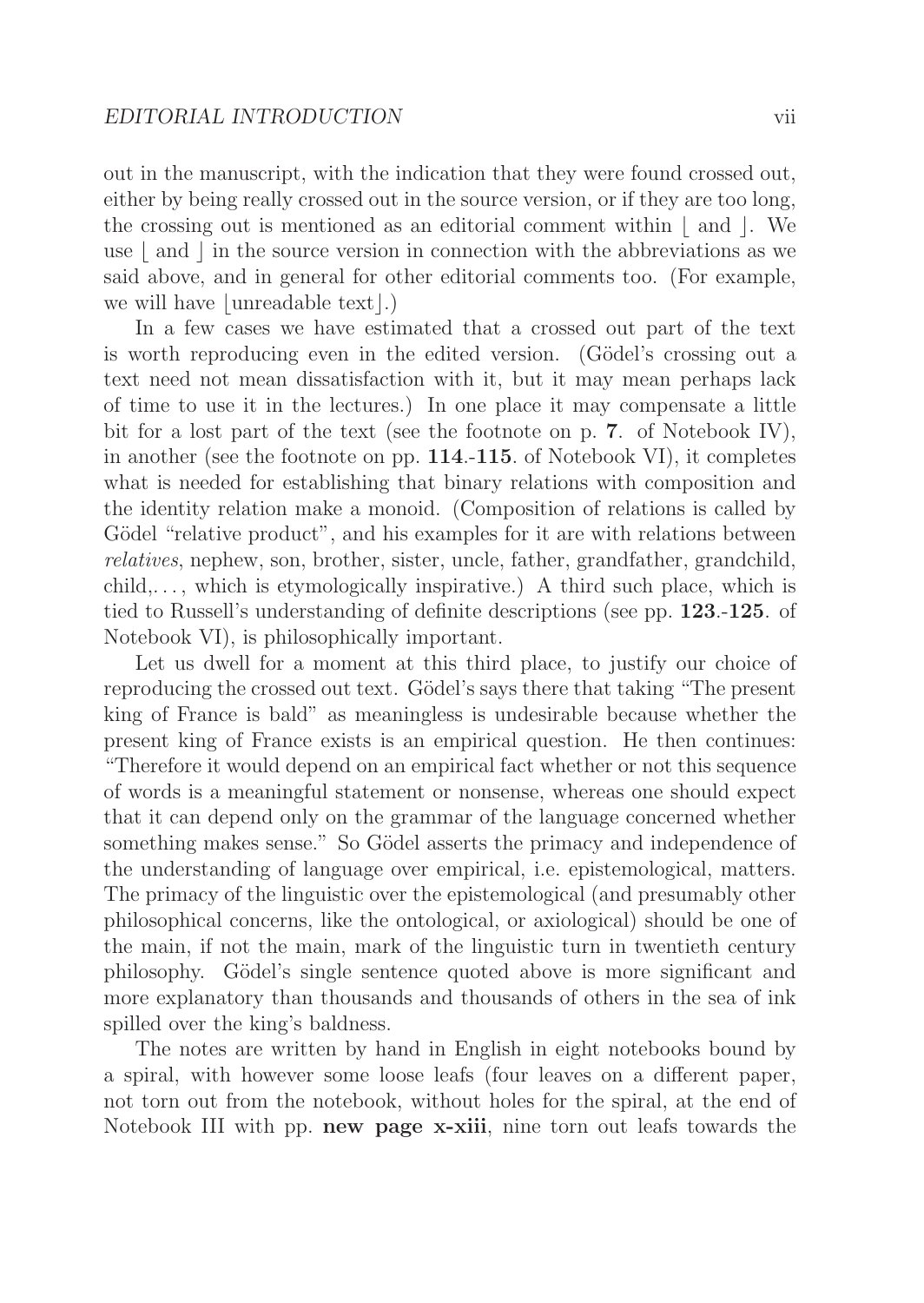end of Notebook V including pp. **73**.**1**-**73**.**7**, and nine torn out leafs at the end of Notebook VII with pp. **new page iii-iv** and **1.-7**.). Gödel writes usually on the left pages, the back sides of the leafs, and he uses the right pages, the front side of the leafs, most often for inserted additions, or simply continuations of the text from the left pages. As insertion signs, one finds most often  $\forall$  (which is not used in the manuscript for the universal quantifier), but also  $\times$ , and a few others. Insertions tied to these signs, as well as other insertions, often tied to  $\sim$ , but not continuations on the right pages, are marked in the source version with  $\setminus$  at the beginning of the insertion and / at its end. Sometimes one finds remarks and examples not possible to insert simply in the main text, and they are not to be found in the edited version. Since usually only the left pages are numbered, and the right page is usually associated with the left, we do not speak of left and right pages, but say, for example, that something occurs on the right of a certain page, or use similar forms of speaking.

There are no footnotes in the source version, because Gödel does not have them. (We do not interpret his insertions as footnotes.) All the editorial comments there are within  $\lfloor$  and  $\rfloor$ . All the footnotes in the edited text are ours, and they are made of editorial comments.

In general we have strived to stay as close to Gödel's text as possible, at the cost of failing to follow standard usage. Gödel's manners in writing are sometimes strange, according to the contemporary standards, but they always make sense. (On pp. **47**.-**49**. of Notebook II he says, for example, "then and only then" for "if and only if", which one finds later. Instead of three dots as a punctuation mark he uses two—perhaps because he wants to abbreviate—but we have rendered that both in the source and the edited version in the usual triple way.)

We have corrected Gödel's not very numerous spelling mistakes, and did not keep in the edited text peculiar or foreign spelling (like "tautologie" and "geometrie"). If however an unusual spelling (like, for example, *caracter* instead of *character*) is permitted by the Oxford English Dictionary, then we kept it. We have not corrected Gödel's style in the notes, and we are aware that it is often on the edge of the grammatically correct, and perhaps even sometimes on the other side of the edge. In cases of doubt we opted for keeping his words. We made this choice because thereby the reader should be able to hear better Gödel lecturing, to hear his voice and not the voice of somebody else. Gödel had at that time no doubt his own foreign accent, which, since we ourselves are not native speakers of English, we did not want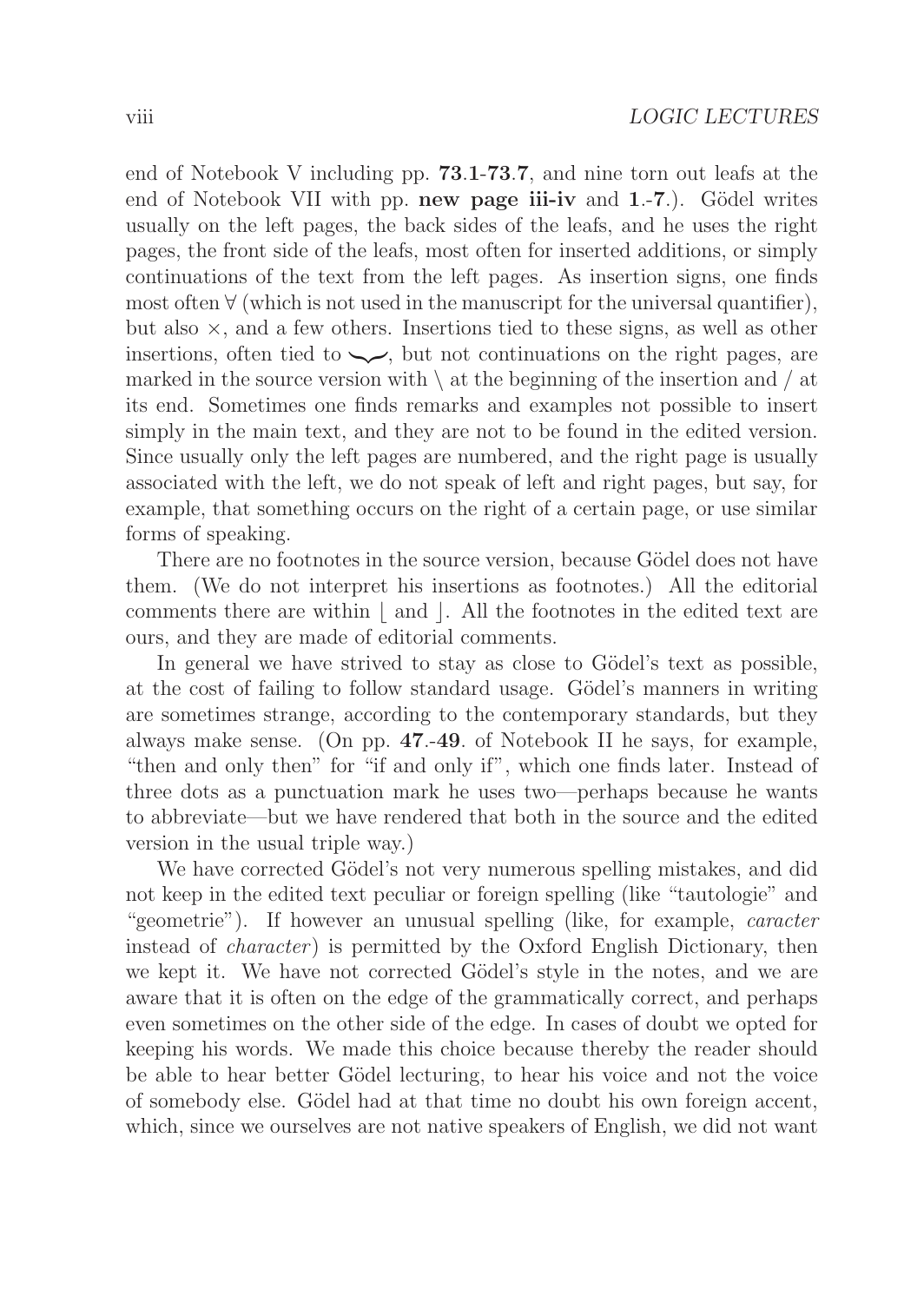to replace with ours.

Gödel omitted in the notes many punctuation marks, in particular commas and quotation marks, but also full stops, presumably for the sake of abbreviating. We have added them, in the source version with  $\lfloor$  and  $\rfloor$  and in the edited text, together with some colons, only when we considered they are absolutely indispensable, but we did not want to add all of them that would usually be written. For example, Gödel practically never wrote commas before "then", and we did not add those.

Gödel was very sparing in using quotation marks. (Initial quotation marks) he wrote in the German way ,, and not ".) He did not use them systematically for naming words and sentences. We did put them at many places where we were afraid understanding would be endangered, but at the cost of looking unsystematic, as Gödel, we did not restore them everywhere. We felt that in doing that, analogously to what we said in the preceding paragraph, we would be too intrusive, and get too estranged from Gödel's customs and intentions. Perhaps he did not omit quotation marks just for the sake of abbreviating, but wanted to use words autonymously, which might be related to his involvement with self-reference (see the end of this introduction). Once one becomes accustomed to this autonymous use, it hardly leads to confusion.

To make easier comparison with the scanned manuscript (which is the only one we have seen), we have standardized only slightly the numbers of the pages Gödel assigned to them there. These numbers are rendered in both the source and edited version with boldface Arabic figures, followed by a full stop, which is to be found in the manuscript, but not always, and also further figures, Arabic, Roman, or letters found in the manuscript; examples will come in a moment. We found five successive, not very systematic, numberings of pages in the manuscript starting from pages numbered **1**. in various notebooks. Some pages were left unnumbered by the numberings, and we introduced our own way of naming them, usually with the label **new page**.

We believe the first numbering is made of pp. **1**.-**26**. **I** of Notebook I (where a break occurs in that notebook). We will explain below why we think these pages of Notebook I should precede Notebook 0.

The second numbering starts with pp. **1**-**38**. of Notebook 0 (i.e. the whole of that notebook), followed by pp. **38**.**1 II**-**44**. **II** of Notebook I, followed by pp. **33**.-**55**.**2** of Notebook II, followed by pp. **56**.-**60**. of Notebook I, followed finally by pp. **61**.-**76**. of Notebook II. Our reasons for this complicated arrangement are in the sense of the text. For example, the involvement of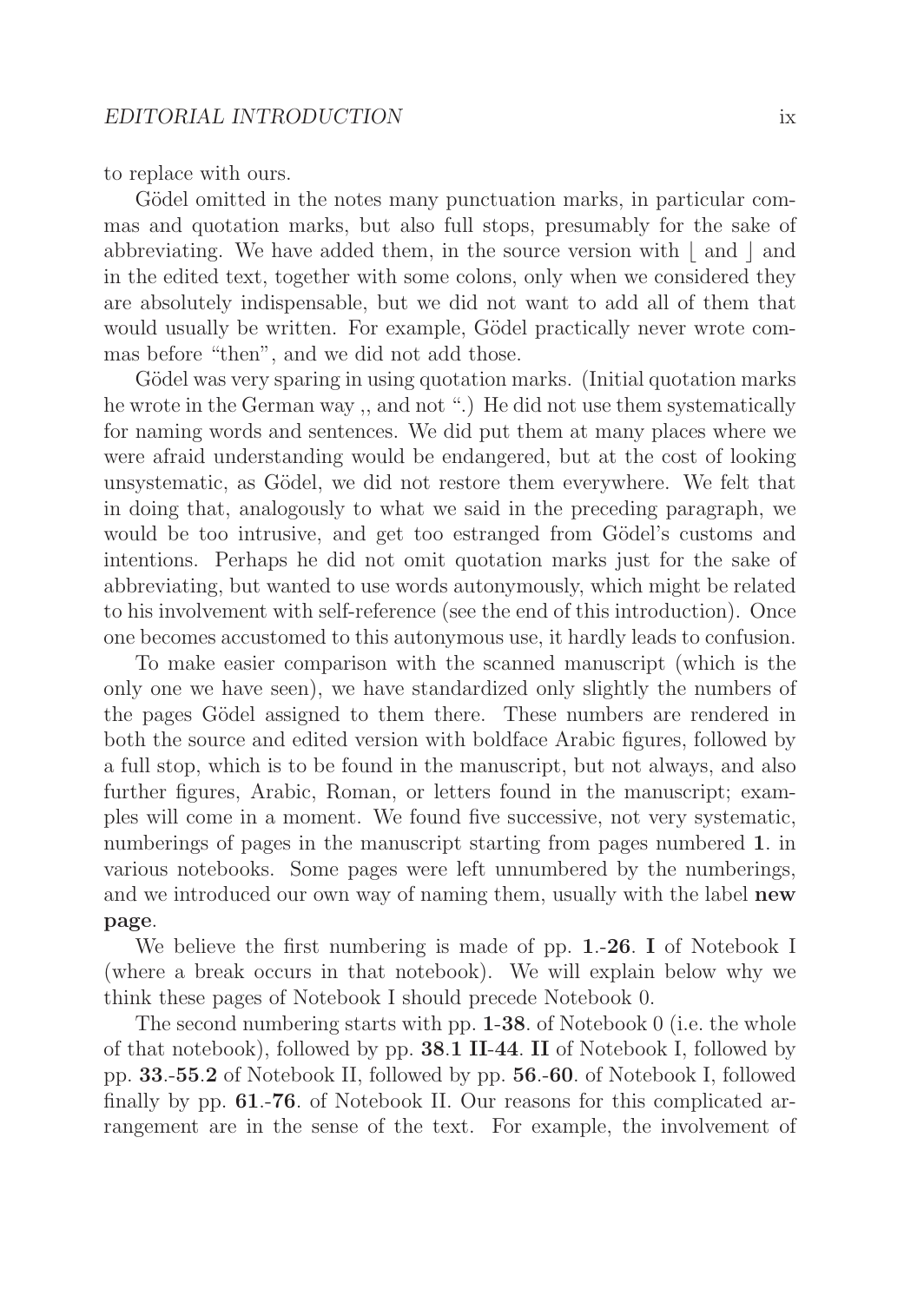Notebook II in this numbering has to do with the presentation of the axiom system for propositional logic (see Section 1.1.9 in the edited text below). We must warn however that though in this numbering the page numbers from different notebooks sometimes fit perfectly, and follow the sense, sometimes the fitting is somewhat less than perfect.

We have rearranged the page order in our edited version as the first and second numberings require. In the source version the original order from the scanned manuscript is kept in general, and also for the pages involved in these numberings. The order of pages required by the remaining three numberings are the same in the edited and source version and in the scanned manuscript, with a small exception which we will mention in a moment.

The third numbering is from the initial, first, p. **1**. of Notebook III up to p. **53**. of that notebook.

The fourth, longest, numbering is from the second p. **1**. of Notebook III, which is close to the end of the notebook, up to p. **157**. of Notebook VII, following more or less regularly the order of the notebooks and the numbering in them.

A small rearrangement guided by subject matter is made in the edited version in the last part of Section 1.1.10, where guided by subject matter four pages from Notebook IV not numbered in the manuscript have been inserted, which has made possible a perfect fitting in Section 1.1.14 Sequents and natural deduction system.

The fifth, last and shortest, numbering is made of pp. **1**.-**7**. of Notebook VII, at the very end.

Zero precedes one, and presumably because of that, in the scanned manuscript Notebook 0 precedes Notebook I, while in §1.II of [Dawson 2005] one finds that Notebook I "appears to be a rewritten, somewhat condensed version" of Notebook 0. It is however not clear in relevant cases that condensation from 0 to I is made, and sometimes the opposite, addition, from I to 0 seems to be at work. Sometimes even the text in Notebook 0 is shorter than the corresponding text in Notebook I, from which it seems to have been obtained by tidying up (cf. in the source version the text pp. **20**.-**21**. of Notebook 0 with the approximately twice longer corresponding text on pp. **15**.-**16**. of Notebook I). We want to present now additional reasons for believing that Notebook I precedes Notebook 0, and that Notebook 0 together with the parts mentioned in the second numbering above is written later and may be considered to supersede the pages of Notebook I in the first numbering.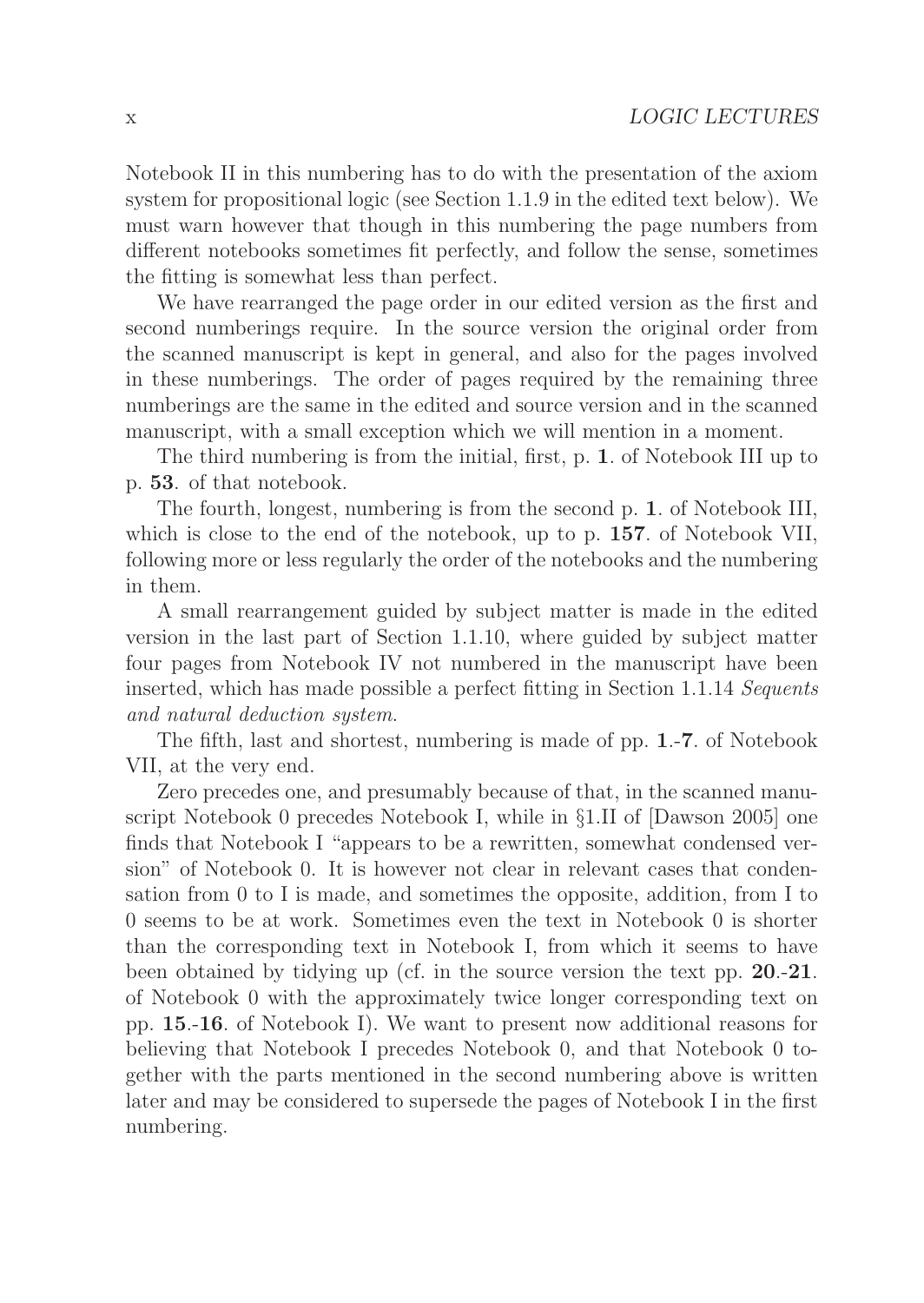From p. **4**. until the end of p. **21**. of Notebook I propositional variables are written first mostly as capital  $P$ ,  $Q$  and  $R$ , which are later on alternated with the lower-case  $p, q$  and  $r$ . In the edited version they are all written uniformly as lower-case, because when they alternate they might be confusing, while in the source version they are as in the manuscript. After p. **21**. of Notebook I and in Notebook 0 the lower-case letters only are used for propositional variables. This usage is kept in Notebook II and later, and the capital letters starting from p. **58**. of Notebook I, which belongs to our second numbering, and later, are used as schematic letters for formulae. The notation in Notebook 0 seems to be a correction of that in Notebook I.

Before p. **42**. **II** of Notebook I the signs + and −, which were used in the notes for the 1935 Vienna course, are used instead of T and F for naming truth values. The letters T and F are to be found in Notebook 0, on pages of Notebook I that belong to our second numbering, and they are used regularly in Notebook II and later. In the edited text we did not try to replace + and − by T and F, because no confusion is likely.

The pages numbered in the manuscript with the suffix I in Notebook I, which belong to our first numbering, could be superseded by pages after p. **23**. of Notebook 0, which leave a better impression and belong to our second numbering. The suffix II added in the manuscript to some later pages in Notebook I would indicate that these pages belong to the second numbering.

In Notebook I decidability is considered with tautologies on pages that make Section 1.1.7 Decidability for propositional logic of the edited text. In Notebook 0 decidability is not considered, but it is considered more thoroughly on pp. **41**. **II**-**44**. **II** of Notebook I, which belong to our second numbering.

The axioms of the system for propositional logic would appear for the first time on p. **53**. of Notebook II, which until the end Notebook II is followed by a preliminary discussion of the role of primitive rules of inference in logic (we consider this matter below in a more philosophical spirit), but no such rule is given. The primitive inference rules are to be found on pp. **56**.-**59**. of Notebook I, and after them the four axioms are given again on p. **60**. of Notebook I. This induced part of the order in our second numbering.

On pp. **11.-12**. of Notebook I Gödel writes something like handwritten  $o$ , which we put (or perhaps  $\sigma$ ), for exclusive disjunction, while on pp. **16**. and **18**. of Notebook 0 he has for it ◦, which is then again to be found on p. **44**. of Notebook II.

On the same pages pp. **11**.-**12**. of Notebook I, and also on p. **7**. of the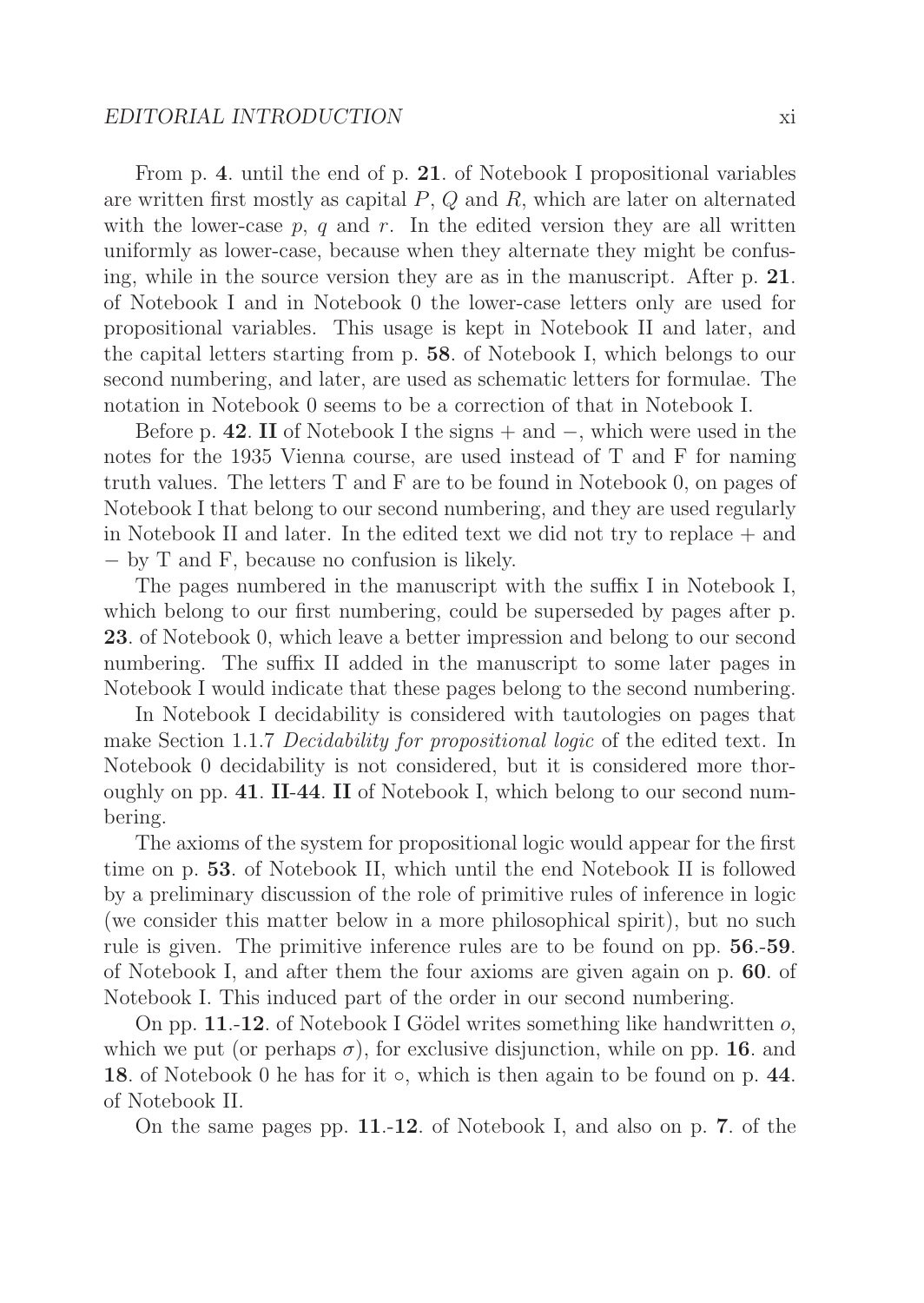same notebook, one finds a number of times a crossed out word "wrong" replaced by "false". In Notebook 0 "wrong" is not to be found and "false" is used regularly, while later "wrong" occurs here and there, but "false" predominates.

At the very beginning of the notes, the programme of the course is stated together with a reprobation of traditional logic (which we will consider below in this introduction). Citing the source version, a sentence in that part starts with: "What the textbooks give and also what Arist. [otle] gives is a more or less arbitrary selection of the  $\langle$  infinity of  $/$  [the] laws of logic" on p. **1**. of Notebook I, and with: "What the trad<sup>[itional]</sup> logic gives is a more or less arbitrary selection from the infinity of the laws of logic" on pp. **1**-**2**. of Notebook 0. We have not gone over the matter systematically, but it seems to us that this is an indicative sample of what happens when one passes from Notebook I to Notebook 0. In Notebook I we have "selection of the infinity of laws of logic", where "infinity of" has been inserted  $("[the]$ " means that the article has been added by us in the edited version), while in Notebook 0 we have "selection from the infinity of the laws of logic", which is less ambiguous and better English. Note, by the way, that Aristotle and textbooks are not mentioned here in Notebook 0 (on p. **1**. of Notebook 0 a mention of textbooks a little bit earlier has been crossed out, as marked by a footnote in the edited version).

We conclude our discussion about Notebook I preceding Notebook 0 with a detail that sets Notebook 0 apart, and that together with the number of that notebook may point in the other direction. On the front cover of Notebook 0 one finds "Vorl. Log.", while on the front covers of all the remaining notebooks one finds "Log. Vorl.", except for Notebook VII, where "Logik Vorl." is written (see the source version).

Gödel's text has neither chapters nor sections, nor an explicit division into lectures. The edited version and the source version make two chapters in this book. We have divided the edited version into two parts, the first about propositional and the second about predicate logic, and we have further divided these parts into sections which, as the parts, we have named with our own words. Our titles of the parts and sections are not mentioned in the source version. For them we use standard modern terminology and not Gödel's. We put "connectives" instead of "connections". Gödel did not use the expressions "functional completeness", "disjunctive normal form", "conjunctive normal form", "sequents", "natural deduction", "first-order languages", "valid formulas" (he uses "tautology" also for these formulae, or he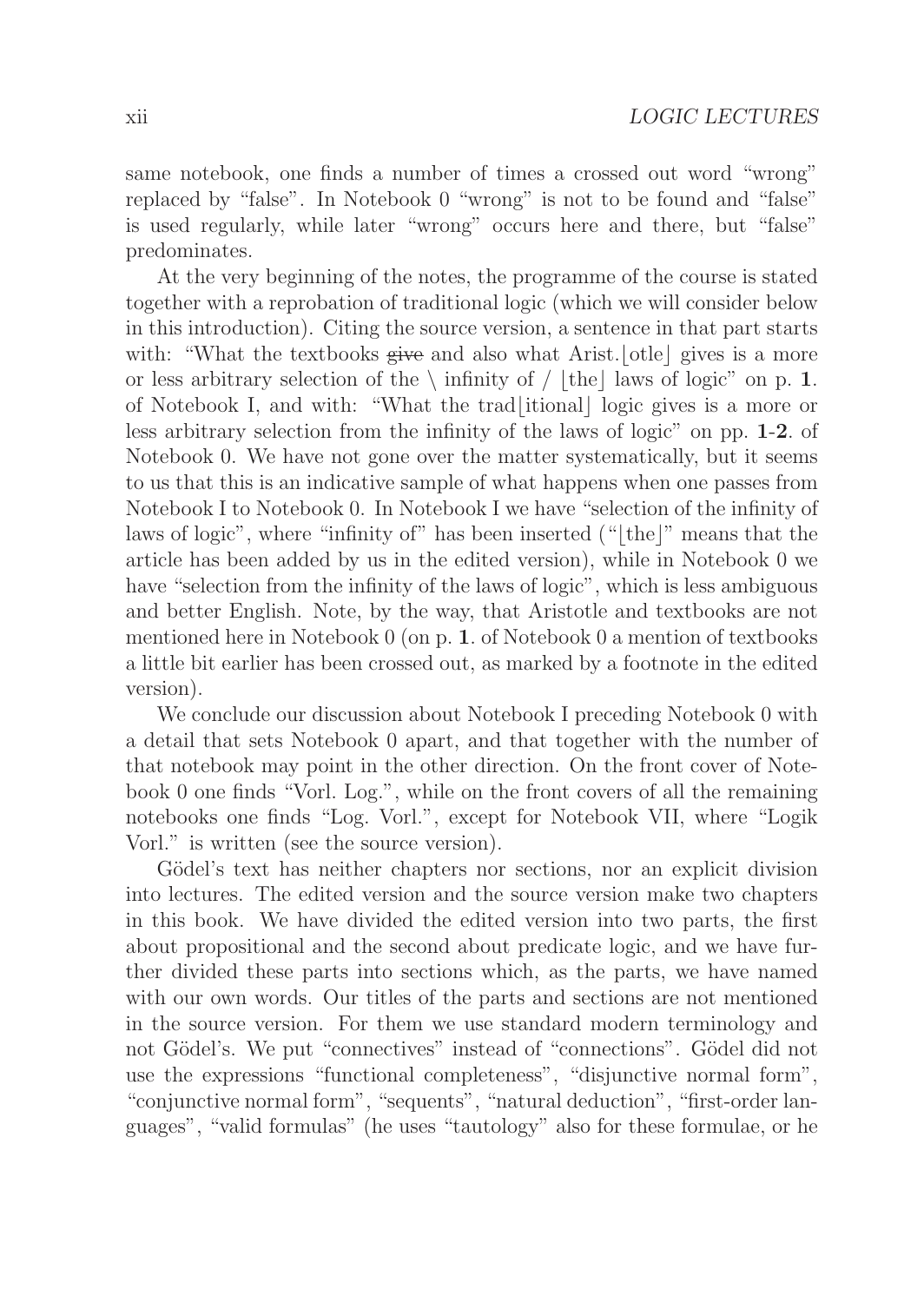says that they are universally true). He uses the term "class" rather than "set", and we have kept it for naming Sections 1.2.7 and 1.2.8 in the edited text. Our table of contents below is not exactly the same as that given in [A. & D. 2016]. The present one is more detailed and follows more closely the manuscript, including repetitions in it. We have added moreover to the edited text an index for it.

Gödel did not pay very much attention in the notes to the division of the text into paragraphs, and where we found it very desirable, following either the sense of the text or rather the excessive length of the paragraphs in the manuscript, we introduced new paragraphs, with due notice, using -new paragraph, in the source version. We did not introduce them however at all places where this might have been done, following a policy similar to the one we had with punctuation marks.

Some, but not much, of Gödel's text is unreadable and a very small part of it is in shorthand. Sometimes it is not clear whether one has to do with shorthand or unreadable text. We have not tried to decipher the shorthand in the source version, because practically everywhere it occurs in parts omitted in the edited version, which do not belong at all to the main text, and sometimes are not directly about logic (as, for example, in the theological remarks at the beginning of Notebook VII). We did not find we need this decipherment. The unreadable portions of the text are marked with the words "unreadable text", "unreadable symbol", or something related.

Pages written not very systematically, not numbered, with lists of formulae, jottings, and some unreadable text, crossed out to a great extent, have been rendered as far as possible in the source version but not in the edited one. We did not want to be too intrusive by making a selection in this text, which we estimate should not all belong to the edited version. There are thirteen such pages at the end of Notebook III. Notebook VII starts with nine, not numbered, pages of remarks and questions mostly theological, partly unreadable, partly in shorthand, and all seemingly not closely related to the remaining notes for the course. They are rendered as far as possible in the source version but not in the edited one. The text crossed out in the manuscript is not in the edited version.

The underlined parts of the manuscript have in principle been rendered in the edited version by italics. The underlining has however been kept in derivations where it can play a special role.

As we said in [A. & D. 2016] (see the section Major problems and branches of logic), [Hilbert & Ackermann 1928] influenced Gödel in general, and that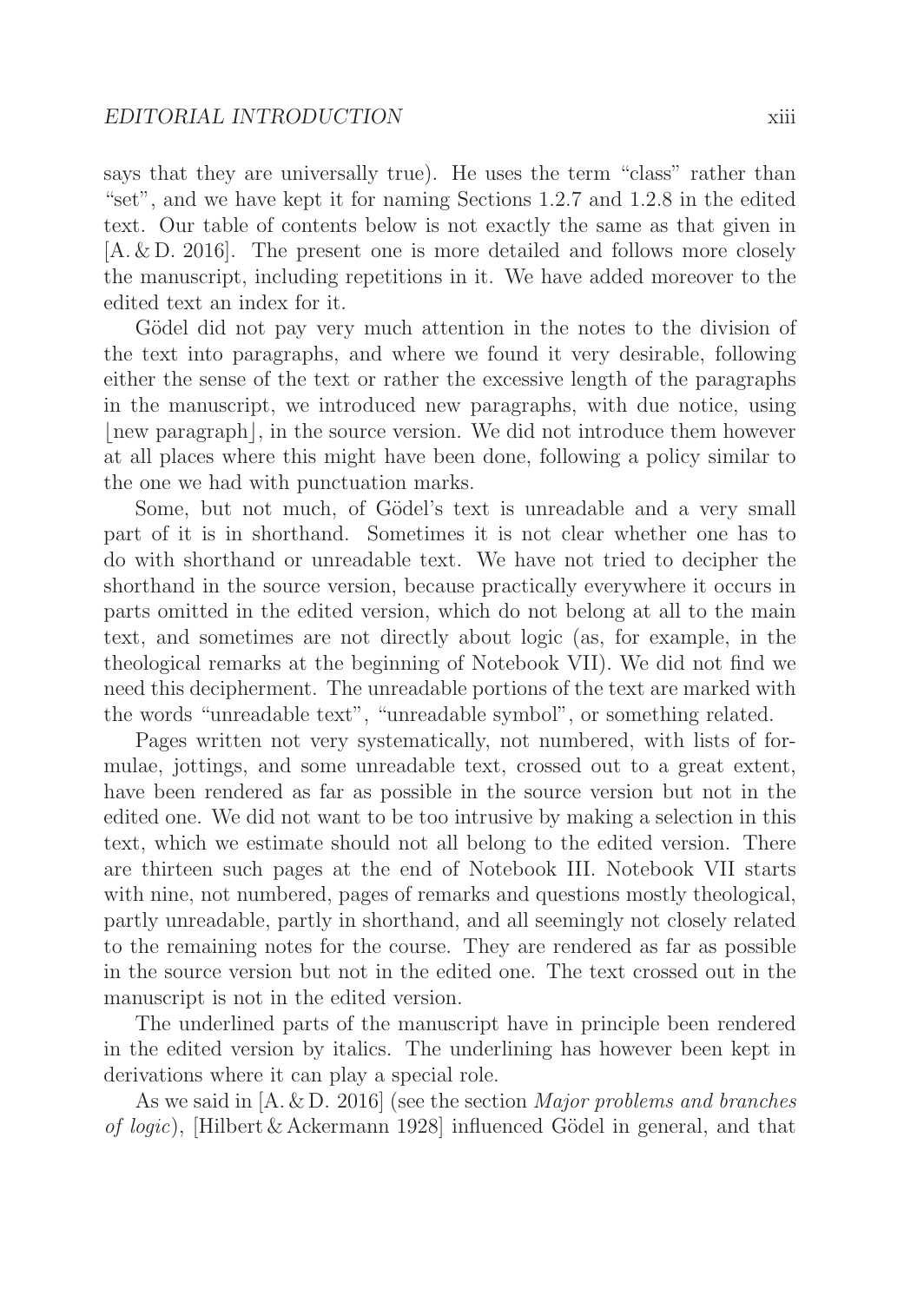influence is to be found in the Notre Dame course too. (This influence might be seen in details like the remarks on the Latin aut and vel on p. **9**. of Notebook 0, which follow [Hilbert & Ackermann 1928], Section I. $\S1$ , but Gödel also mentions sive... sive on p. **7**. of Notebook I.) In the notes Gödel does not use the expressions "formal language" and "inductive definition", and does not have a proper inductive definition of the formal language, i.e. of the formulae, of propositional logic (he comes nearest to that on pp. **11**. and **15**. of Notebook 0 and p. **8**. of Notebook I). The formal language of propositional logic is not defined more precisely in [Hilbert & Ackermann 1928], though a formal language of first-order predicate logic is defined by a regular inductive definition in Section III.§4. In the Notre Dame notes however, the formulae of predicate logic are not defined more precisely than those of propositional logic (see pp. **32**.ff of Notebook IV). It seems that in many textbooks of logic, at that time and later, and even today, clear inductive definitions of formal languages might be lacking, the matter being taken for granted.

In the precise inductive definition of formulae in [Gödel 1931] (Section 2, pp.  $52-53$  in the *Collected Works*), his most famous paper, Gödel has the clauses that if a is a formula, then  $\sim$  (a) is a formula, and that if a and b are formulae, then  $(a) \vee (b)$  is a formula. This definition excludes outermost parentheses, but in complex formulae it puts parentheses around propositional letters and negations, where they might be deemed unnecessary. This way of dealing with parentheses should explain why on pp. **14**.-**15**. of Notebook 0 (and occasionally also elsewhere, as on pp. **23**.ff of Notebook III) it is taken that there are parentheses around negations, as in  $(∼ p)$ , which are not customary, and that there should be a convention that permits to omit them.

To prefix the universal and existential quantifiers  $(x)$  and  $(\exists x)$  square brackets are put in the notes around formulae before which they are prefixed, which is also neither customary nor necessary, as noted on p. **41**. of Notebook IV, where in some cases it is permitted, but not required, to omit these brackets. As in some other matters of logical notation, neither the convention to write the brackets nor the permission to omit them are followed systematically (see pp. **32**.**a** ff of Notebook IV). We have not tried to mend always this and similar matters in the edited text. Besides corrections of slips of the pen, found in formulae as well as in English, but not very numerous, we have made changes of what is in the manuscript in cases where we estimated that understanding would be hampered.

Gödel's usage in the notes is not very systematic and consistent, neither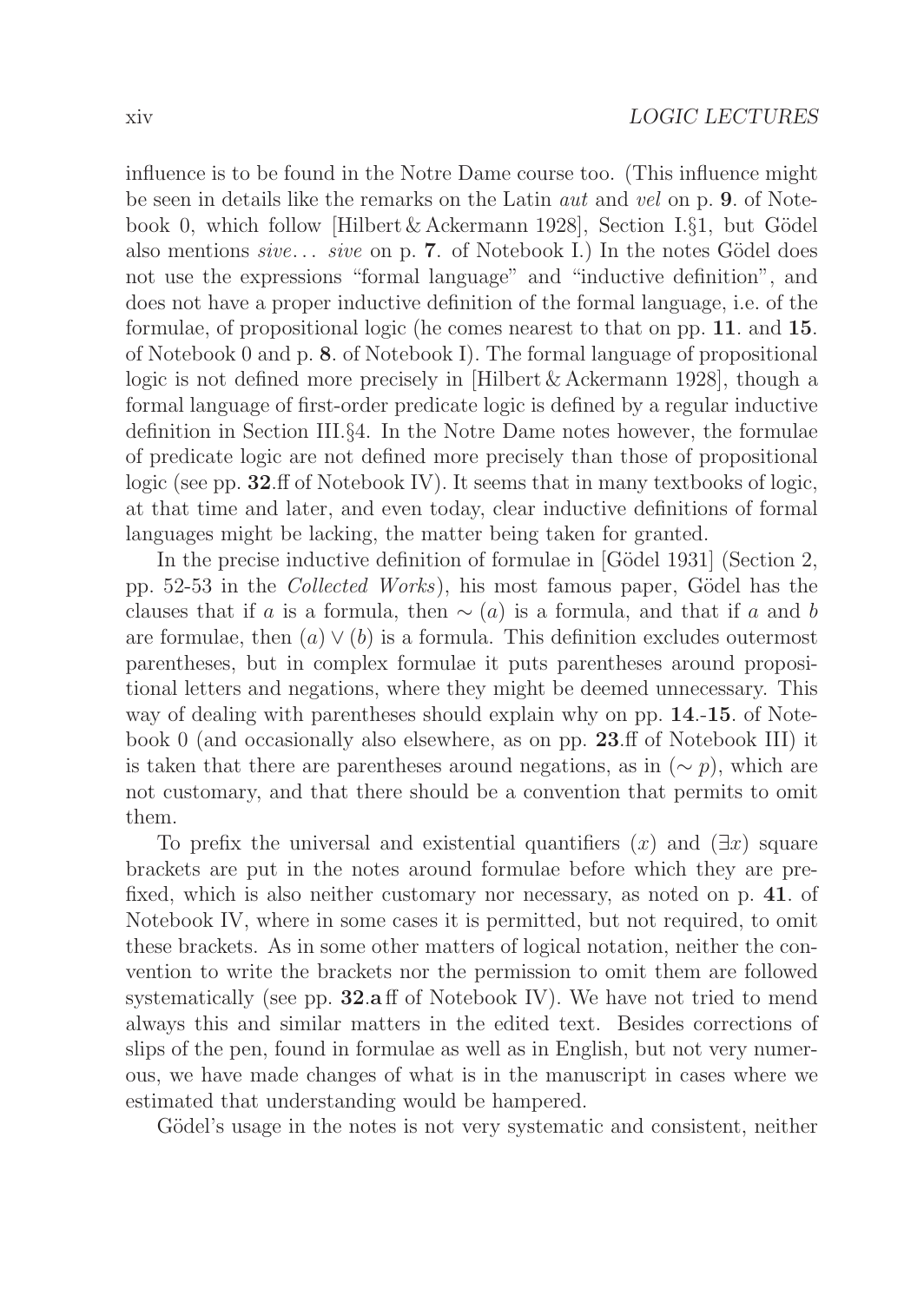concerning formalities of logical notation, nor concerning matters of ordinary English, including punctuation marks (which he does not use as much as it is usual). One should however always bear in mind that the notes were presumably meant only for himself, and he could correct in the lectures whatever irregularity they contain. This matter concerns also sometimes the meaning of his text, which taken literally is not correct. He speaks, for instance, nearly always of substitution of objects and not of their names for individual variables (on p. **42**. of Notebook IV one finds, for example, "the free variables are replaced by individual objects"). On p. **138**. of Notebook VI he says "for any arbitrary object which you substitute for  $x$ ", but three lines below he says "if you substitute for  $x$  the name of an arbitrary object". On p. **139**. of Notebook VII he has "if you substitute for x the name of an arbitrary object", with "the name of" inserted later (which in our source version is rendered with  $\langle$  and  $\rangle$ . So one may take that Gödel had always in mind the correct statements mentioning names, which at most places he omitted for the sake of abbreviating, which he relied on very much. (It is also possible that sometimes, except where names are mentioned, by substituting an object for a variable Gödel meant *interpreting* the variable by the object.)

Gödel's definition of tautology for propositional logic (see pp. **33**. of Notebook 0 and **25. I**. of Notebook I) and valid formula, i.e. tautology or universally true formula in his terminology, for predicate logic (see p. **45**. of Notebook IV) are not very formal. His definitions could be taken as defining syntactical notions based on substitution, if this substitution is not understood as model-theoretical interpretation (cf. the parenthetical remark at the end of the paragraph before the preceding one). The word "model" does not however occur in the notes, and the notion, which is somehow taken for granted, is not introduced with much detail.

Concerning tautologies of predicate logic, one finds on p. **54**. of Notebook IV and p. **55**. of Notebook V: "An expression is a tautology if it is true in a world with infinitely many individuals, i.e. one can prove that whenever an expression is universally true in a world with infinitely many objects it is true in any world no matter how many individuals there may be and of course also vice versa." Gödel says that he cannot enter into the proof of that. (For this matter one may consult Section III.§12 of [Hilbert & Ackermann 1928].)

Gödel seems parsimonious by relying a lot on abbreviations, but he does not spare his energy and time in explaining quite simple matters in great detail, and in repeating himself. He addresses beginners, and does not forget that they are that. This might be a reason to add to those mentioned in the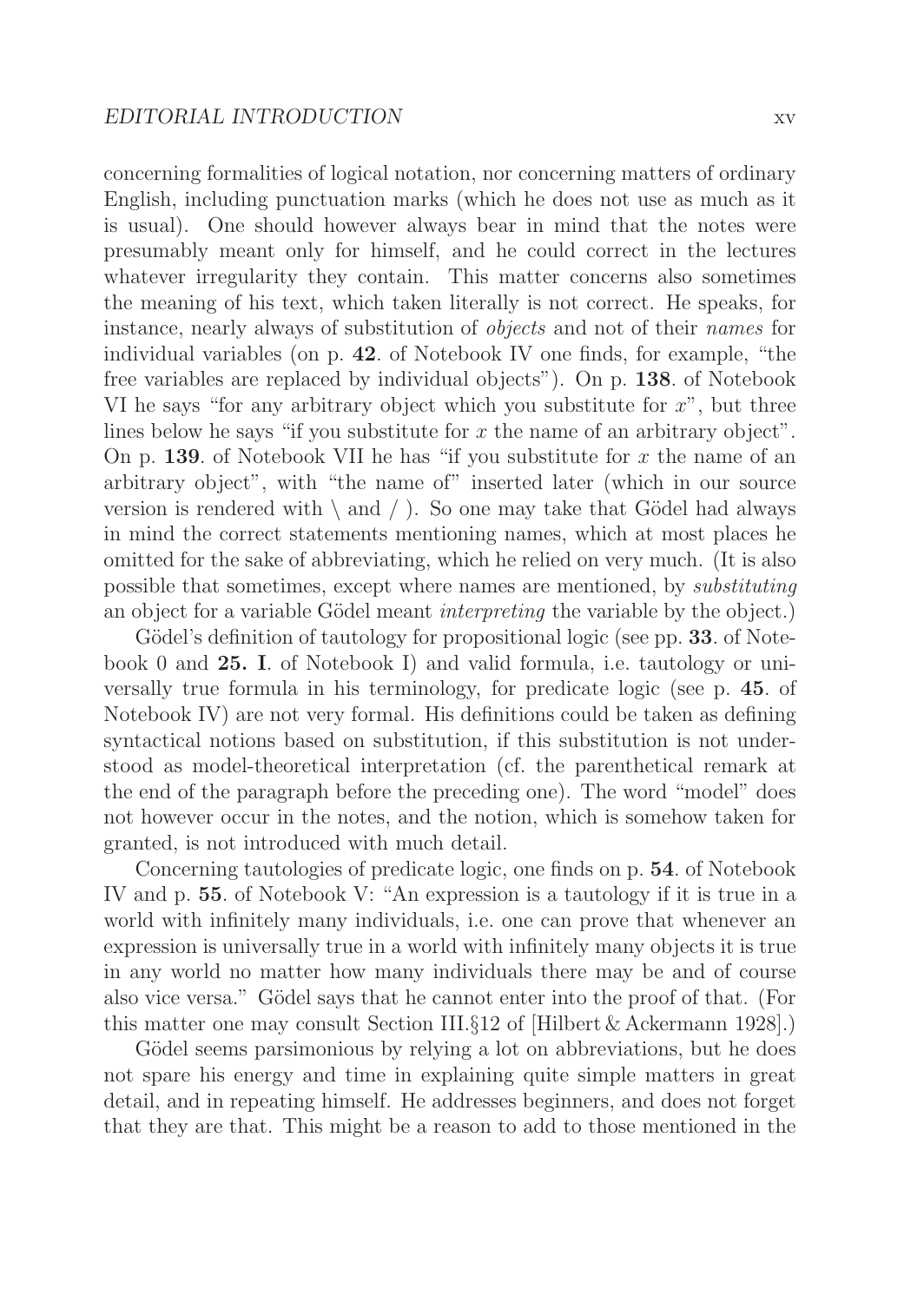following concluding remark in §1.II of [Dawson 2005] concerning the Notre Dame notes: "Although the material is standard, the choice and ordering of topics, as well as some of the examples that are discussed, may well be of pedagogical interest." In the remainder of this introduction, we will give reasons that should be added to those given in  $[A, \& D, 2016]$ ,  $[D, \& A, 2016]$ and [D.&A. 2016a] to justify our belief that the interest of these notes is not just pedagogical.

Our involvement with Gödel's notes from Notre Dame started with an interest in Gödel's views concerning deduction, about which we wrote in  $[D. \& A. 2016]$  and  $[D. \& A. 2016a]$ . This was the main reason for our getting into the project, which, as can be gathered from  $[A, \& D, 2016]$ , led to other matters concerning the course that we found interesting. (Also, one of us taught a logic course as a visiting professor at Notre Dame when he turned 33.) Concerning deduction, we would like to add here that on pp. **69**.-**70**. of Notebook II Gödel commends derived rules and says "in our system we cannot only derive formulas but also new rules of inference". We believe this short remark is in accordance with our discussion in [D.&A. 2016a] and  $[D, \& A, 2016]$  of Gödel's natural deduction system of Notebook IV and his recommendation of it in Notebook III. Gödel's remarks about rules of inference on pp. **52**.-**55**.**2** at the end of Notebook II, which in the edited text are at the beginning of Section 1.1.9 Axiom system for propositional logic, are relevant too for Gödel's opinions about deduction. Gödel says there that if rules are not formulated explicitly and derivability is understood as, for example, in geometry, where it means "follows by logical inference", then "every logical law would be derivable from any other" (p. **55**.**1** of Notebook II; cf. the second p. **4**. towards the end of Notebook III).

In the edited text we entitled Section 1.1.4 of Notebook 0 and the corresponding Section 1.1.1 of Notebook I Failure of traditional logic—the two gaps. Before dealing with the two gaps, let us survey other aspects of this failure in connection with matters in the notes. There is first the arbitrariness and narrowness of the selection of the type of logical form to be investigated. The logical words selected are not completely pure (quantifiers are meshed with the connectives in the Aristotelian a, e, i, o forms), and they do not cover completely the propositional connectives, as Gödel points out towards the end of Section 1.2.8 of the edited text (this is a matter in the sphere of functional completeness, treated by G¨odel in Section 1.1.8 of the edited text).

These words are also incomplete because they do not cover the quantifiers,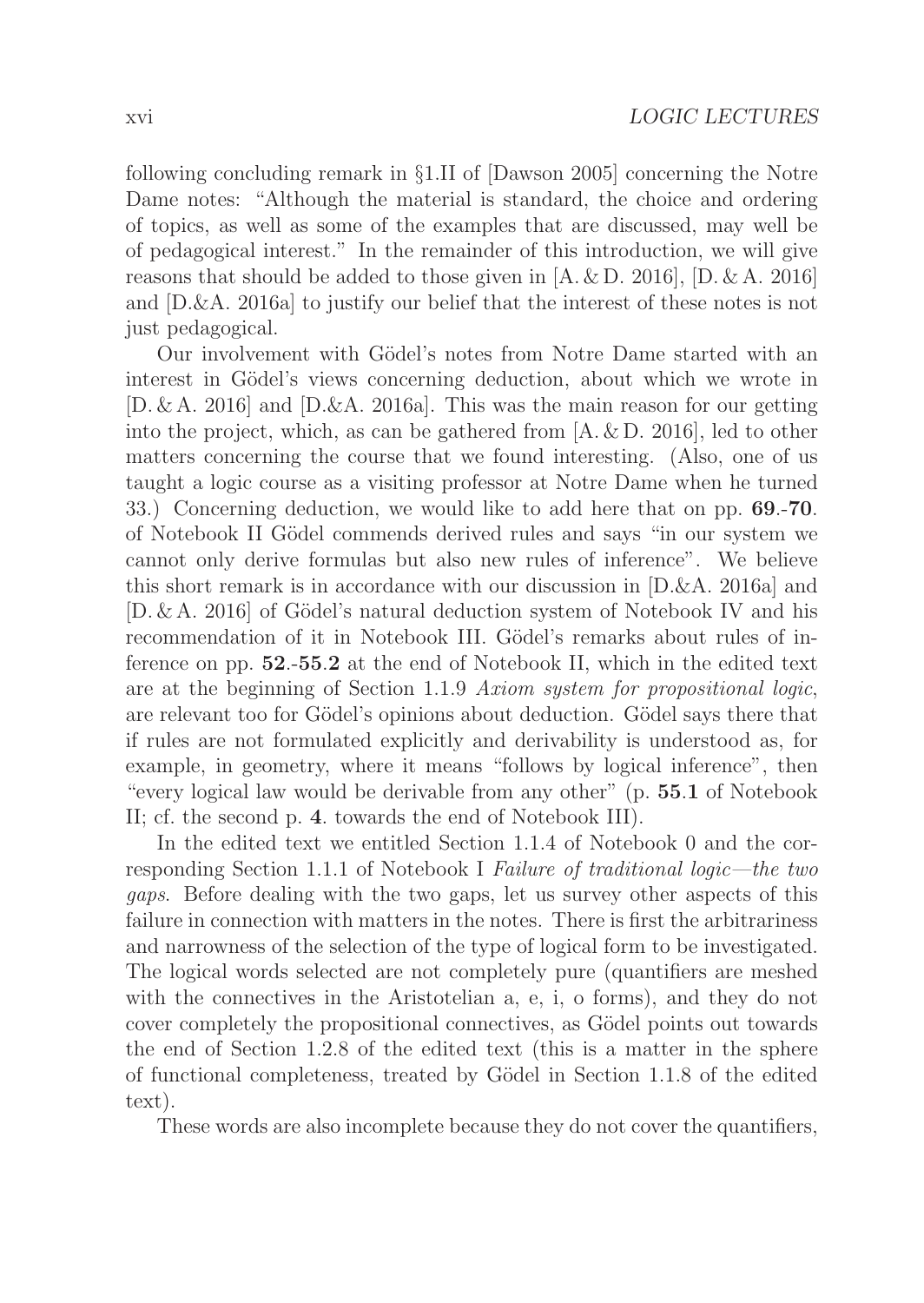as it is clearly shown by the envisaged axiomatization of Aristotelian syllogistic as a formal theory of propositional logic in Section 1.2.8 Classes and Aristotelian moods of the edited text. (We have said in  $\S 16$  of  $[A, \& D, 2016]$ that Lukasiewicz was working on such a presentation of Aristotelian syllogistic not much later than G¨odel in the Notre Dame course, if not at the same time, and they approached the subject in very much the same manner. This was a short while before the invasion of Poland and the outbreak of the Second World War, when Gödel was back in Vienna.)

Relations of arity greater than the arity one, which properties have, are also left out in the Aristotelian approach, and this is another crucial incompleteness, as Gödel says in the third paragraph of Section 1.2.1 First-order languages and valid formulas of the edited text, because these relations are more important than properties "for the applications of logic in mathematics and other sciences". He also notes in the following paragraph of that section: "Most of the predicates of everyday language are relations and not properties."

Traditional logic deals exclusively with unary predicates, tied to properties, but it is incomplete also because it does not take all of them into account. Those which have an empty extension are left out, and this is detrimental for the use of logic, as Gödel says in Section 1.2.6 Existential presuppositions of the edited text. First, logic becomes dependent on empirical matters, and it also becomes impossible to use logic for answering in mathematics or elsewhere the question whether there is something that satisfies a property. Like leaving out zero in mathematics, it makes also the theory unnecessarily more complicated and uglier, if it does not end up in confusion and outright mistakes with the four wrong moods among the 19 moods, or with the conviction that no conclusion can be drawn where this is not the case (see the end of Section 1.2.8).

In Sections 1.1.4 and 1.1.1 Gödel speaks about traditional logic failing to present logical laws as theorems of a deductive system. Occasionally in the past one heard boasts concerning this matter, which were based neither on a proof nor even a clear conception of the completeness in question. With a slight knowledge concerning classes and a few operations on them, which is based on a small, simple and intuitive fragment of propositional logic, of which Aristotelian logic is not aware, all the correct 15 Aristotelian moods are contained in a single formula (see Section  $1.2.8$ ). Decidability, which Gödel calls completeness (see the remarks about the first gap below), is beyond the narrow horizon of traditional logic.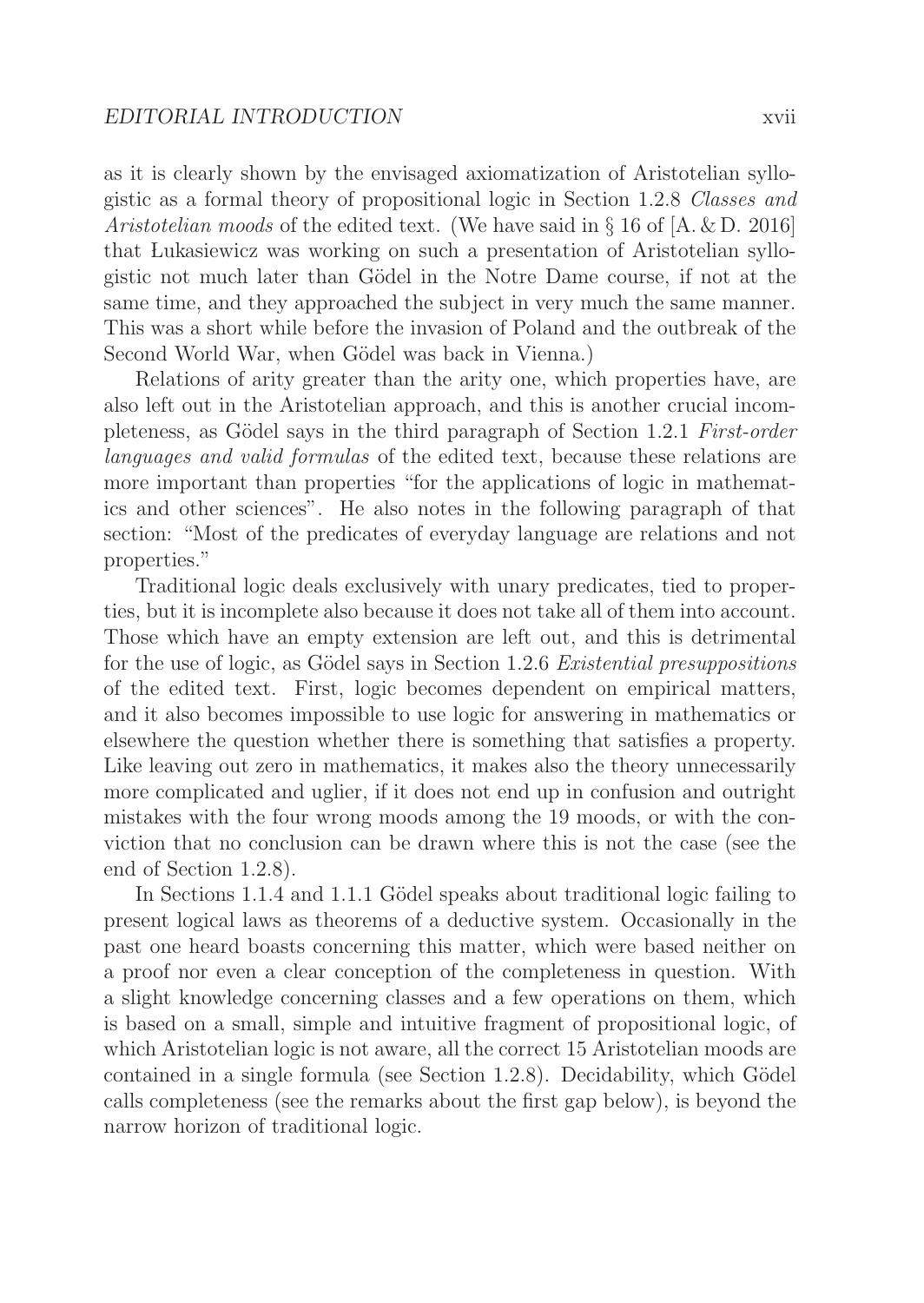So taking into account several kinds of completeness, traditional logic failed to reach any of them. It is a complete failure. Traditional logic seems at first glance to be much present in Gödel's course, but only in the Stoic's anticipatory discovery of connectives and propositional logical form there is something mentioned with approval—in the Aristotelian heritage nothing.

This complete failure of traditional logic in matters of completeness should certainly be taken into account in the explanation of the waste of the realm of traditional logic, which Greek mathematicians and most of the later ones ignored in their work, while some, like Descartes, condemned severely, centuries ago. Gödel's measured but thorough condemnation is made in the light of various aspects of completeness, a modern theme developed by him with success in logic and mathematics.

Gödel says that his chief aim in the propositional part of the course is to fill two gaps, solve two problems, which traditional logic failed to deal with, let alone solve (see the bottom of p. **3**. of Notebook 0 and the bottom of p. **2**. and the top of p. **3**. of Notebook I). The first is he says the problem of completeness of logical inference and logically true propositions, which he explicates as decidability, and the second is the problem of showing how all of them can be deduced from a small—he says "minimum"—number of primitive laws. He considers the first problem solved by showing that the notion of tautology is decidable (see the bottom of p. **43**. II of Notebook I), and the second is solved by proving a deductive system for propositional logic complete (i.e. the sets of provable formulae and tautologies coincide; see the second p. **2**. towards the end of Notebook III). The two analogous problems for predicate logic are considered on p. 47. of Notebook IV. Gödel mentions that the second completeness problem was solved positively, and he gives indications concerning the negative solution of the first completeness problem, i.e. decidability, without entering into the proofs. He mentions the decidability of the monadic fragment.

For propositional logic Gödel considers (at the end of p. 43. II of Notebook I) that providing a decision procedure is even more than what is required for solving the first problem, as if he thought that providing concretely such a procedure (which is moreover easy to understand) is more than showing decidability nonconstructively. Usually today, completeness is understood in such a way that showing just the recursive enumerability of the set of tautologies is enough for it, and showing the recursiveness of that set is not compulsory. Decidability, i.e. the recursiveness of the set of tautologies, amounts to showing that both this set and its complement with respect to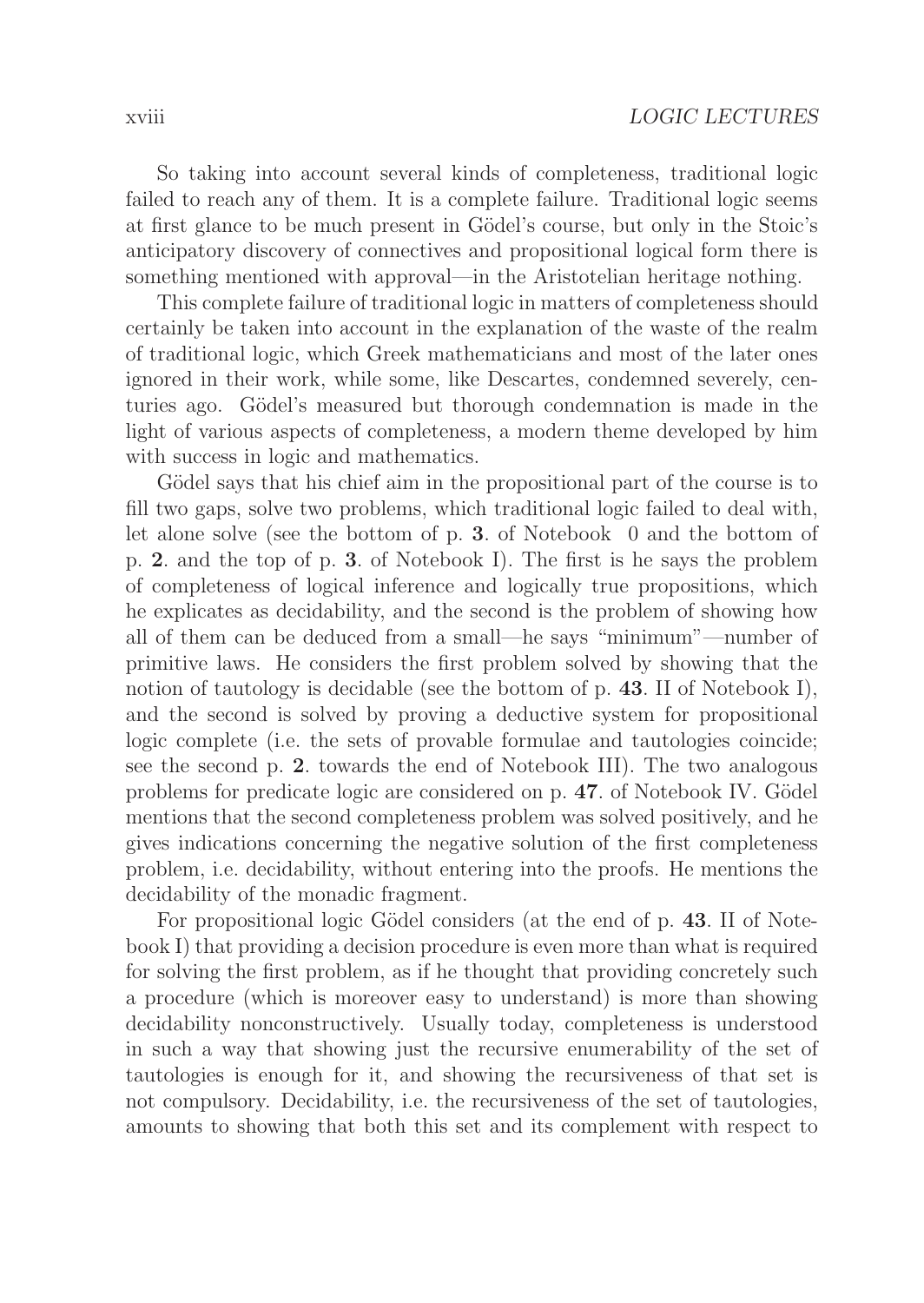the set of formulae, are recursively enumerable, and so it makes sense to call decidability too *completeness*; it is completeness in a stronger sense. Gödel in any case distinguished the first problem, and the completeness involved in this problem, from the second problem of showing completeness with respect to a deductive system. From a positive solution of the first problem one can deduce the recursive enuberability of the set of logical laws, but that is not enough for the second problem, which awaits to be solved. By not reducing proof theory to recursion theory, Gödel took deduction as a separate important matter.

In that context, speaking of rules of inference Gödel says: "And of course we shall try to work with as few as possible." (p. **54**. of Notebook II) The "of course" in this sentence reflects something still in the air at the time the course was given, about which we spoke in Section 5 of [D.&A. 2016a]. Gödel's advocacy of minimality is also related to the problem of independence of the axioms, with which he dealt in Section 1.1.12 of the edited text concerning his axiom system for propositional logic. This is besides completeness and decidability one of the main problems of logic, to which many investigations in set theory, in which Gödel was involved too, were devoted. We believe that his advocacy of minimality has however also to do with the following.

We said above several times that Gödel used abbreviations very much. The economy brought by them is not only, so to speak, physical—with them less paper is needed, less ink, the reading is quicker. This economy is also of a conceptual kind. The Chinese way of writing need not have evolved from abbreviations, but it is as if it did. By moving away from the phonetic way of writing we do not represent concepts indirectly through the mediation of spoken words, which are represented in our writing. We represent the concepts directly. The written word "two" represents the number two indirectly through the mediation of the spoken word, while the figure 2 represents it directly. The written word "prop." moves away from the representation of the spoken word "proposition" (and the context is practically always sufficient not to confuse it with the "prop." of "property"). The abbreviation "log." in our example above stands for different words of different grammatical categories, as a Chinese character does. The Chinese way and the similar mathematical one are eminently reasonable, and bring advantages once one becomes accustomed to them.

Mathematical notation is far from phonetic. If something phonetic is still present in it, it is through abbreviations, or traces of abbreviations,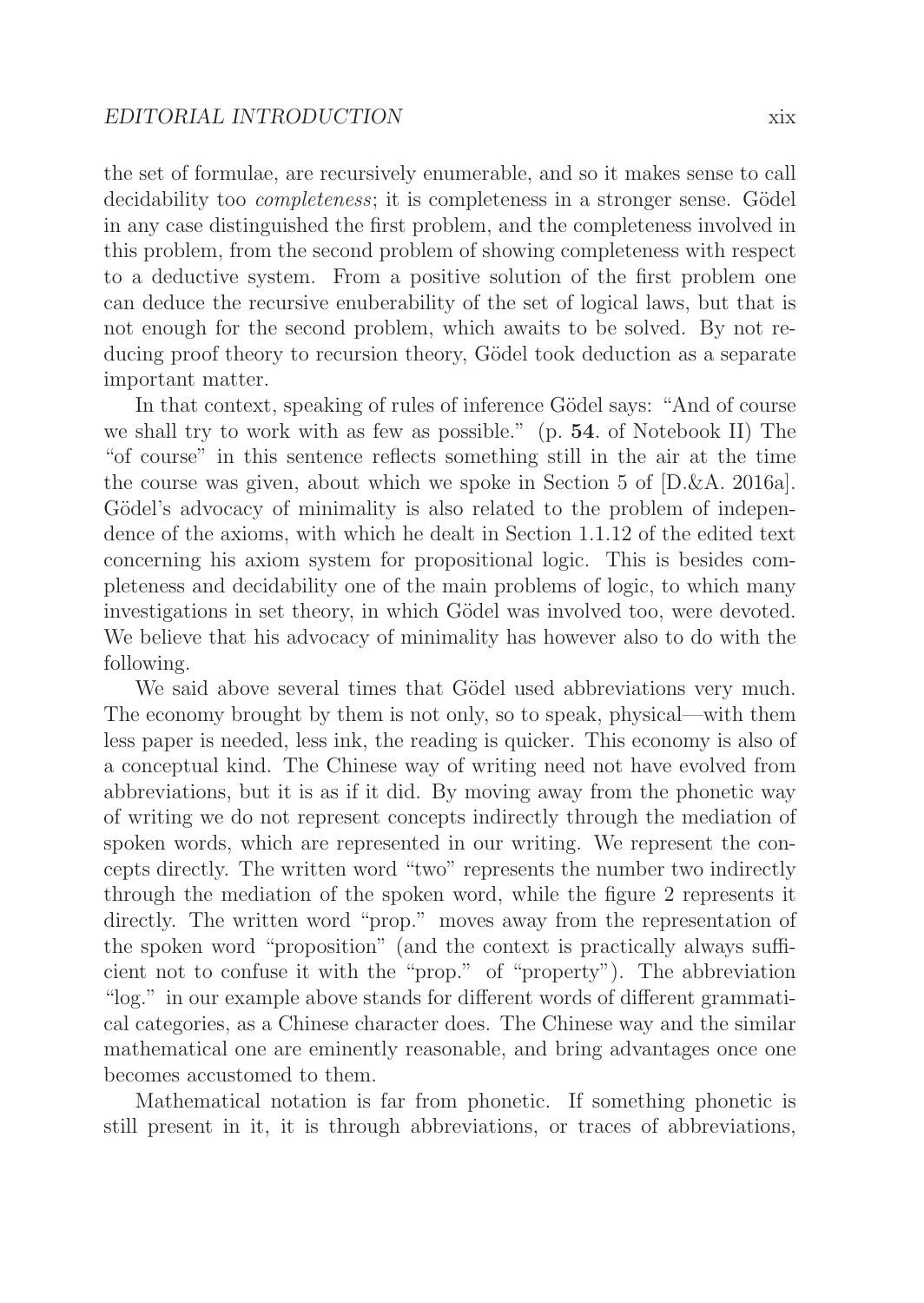often initial letters, as with functions being usually called  $f$ . There might be something mathematical in Gödel's inclination towards abbreviations.

Gödel's lectures end in the notes with Section 1.2.10 Type theory and paradoxes of the edited text (pp. **127**.-**140**. of Notebook VI and **137**.-**157**. of Notebook VII, which precedes Section 1.2.11 Examples and samples of previous subjects, which does not seem to be a lecture), where he presents Russell's paradox not explicitly as a set-theoretical matter, but through the predicate  $\Phi$ , read "impredicable", such that  $\Phi(x)$  is equivalent with  $\sim x(x)$ (see p. **142**. of Notebook VII; he follows there [Hilbert & Ackermann 1928], Section IV.§4). Then on pp. **149**.-**156**. of Notebook VII he argues forcibly that self-reference (his term is "self-reflexivity") should not be blamed for the contradiction. He says that rejecting self-reference, which inspired Russell's theory of types, both in its ramified and in its simplified form, excludes many legitimate arguments based on self-reference, which do not lead to contradiction and are necessary for building set theory (pp. **155**.-**156**. of Notebook VII). The contradiction in the paradoxes is due to the illegitimacy of taking that there is a complete, achieved, totality of all objects—or to put it in other words, the impossibility to achieve completeness in the extensional realm.

It would be in Gödel's style to write: "Abbr. is an abbr". The turn towards the conceptual here need not however be simply mathematical, because the self-reference involved could be akin not only to that made famous by [G¨odel 1931] but also to the intensional logic of the future (about which we said something in Section 5 of  $[D, \& A, 2016]$ , where with legitimate selfreference the achievement of completeness is expected.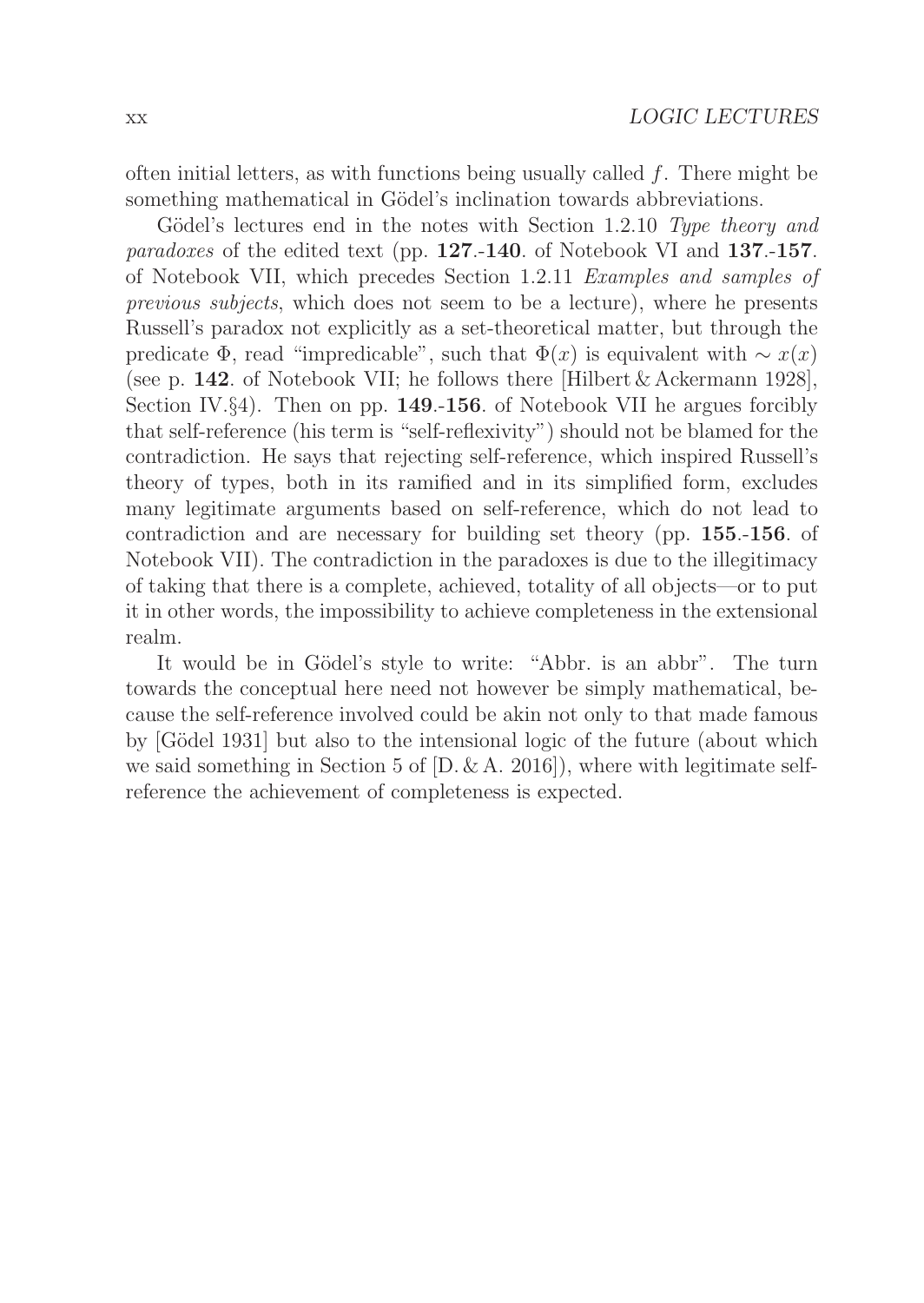## **Bibliography**

- [A. & D. 2016] M. Adžić and K. Došen, *Gödel's Notre Dame course*, **The Bul***letin of Symbolic Logic*, vol. 22 (2016), pp. 469-481 (available at: http: //www.mi.sanu.ac.rs/~kosta/ADgoedndcourse.pdf;http://arXiv.org)
- [Cassou-Noguès 2009] P. CASSOU-NOGUÈS, Gödel's introduction to logic in 1939, *History and Philosophy of Logic*, vol. 30 (2009), pp. 69-90
- [Dawson] J.W. Dawson, Jr., Kurt G¨odel at Notre Dame, *Logic at Notre Dame*, pp. 4-10 (available at: https://math.nd.edu/assets/13975/ logicatndweb.pdf)
- [Dawson 2005] J.W. DAWSON, JR., and C.A. DAWSON, Future tasks for Gödel scholars, *The Bulletin of Symbolic Logic*, vol. 11 (2005), pp. 150-171
- [D. & A. 2016] K. Došen and M. Adžić, Gödel on deduction, preprint (available at: http://www.mi.sanu.ac.rs/~kosta/DAgoedded.pdf;http://arXiv. org)
- $[D.\&A. 2016a] \longrightarrow$ ,  $Gödel's natural deduction$ , preprint (available at: http: //www.mi.sanu.ac.rs/~kosta/DAgoednatded.pdf;http://arXiv.org)
- [Gödel 1931] K. GÖDEL, Über formal unentscheidbare Sätze der Principia Mathematica und verwandter Systeme I, **Monatshefte für Mathematik und Physik**, vol. 38, pp. 173-198 (reprinted with an English translation: On formally undecidable propositions of Principia Mathematica and related systems I, *Collected Works, Volume I, Publications 1929-1936*, S. Feferman et al., editors, Oxford University Press, New York, 1986, pp. 144-195)
- [Hilbert & Ackermann 1928] D. HILBERT and W. ACKERMANN, *Grundzüge der theoretischen Logik*, Springer, Berlin, 1928 (English translation: *Principles of Theoretical Logic*, Chelsea, New York, 1950)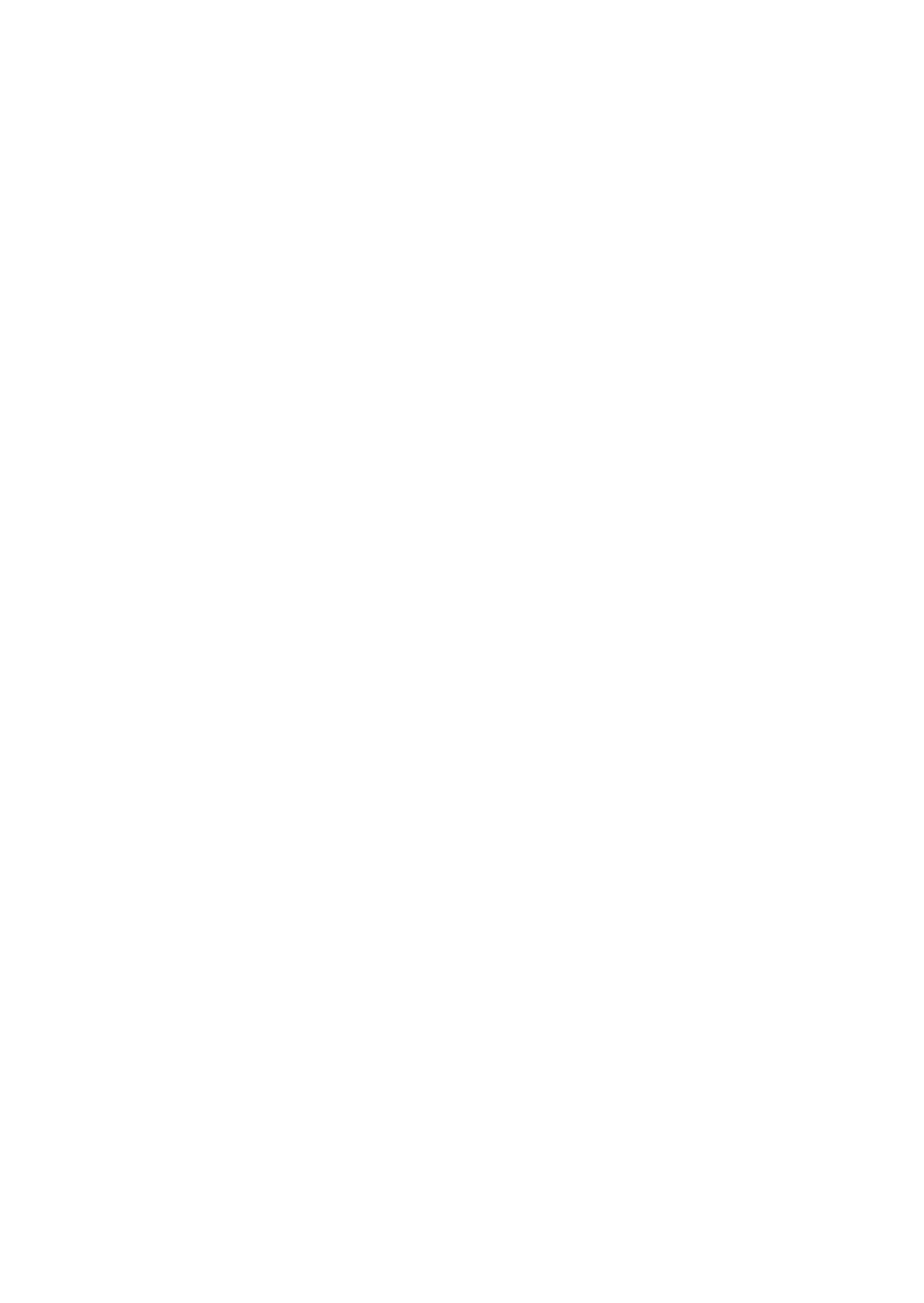CONTENTS xxiii

#### **Contents**

The page numbers below within square brackets, for example, [0: 1.] and [V: 73.1], are to be read as "p. **1**. of Notebook 0" and "p. **73**.**1** of Notebook V" respectively. They come from the page numbers in the manuscript and the source version, which are rendered in boldface in the text below with the brackets  $\llbracket \; \; \rrbracket$ . These page numbers refer to the first page of the section in question in the source version.

| Contents                  | Editorial introduction                                                        | V<br>xxiii   |  |  |
|---------------------------|-------------------------------------------------------------------------------|--------------|--|--|
|                           | 1 EDITED TEXT                                                                 |              |  |  |
|                           | 1.1 Propositional logic                                                       | $\mathbf{1}$ |  |  |
| 1.1.1                     | Failure of traditional logic—the two gaps [I: 1.]                             | $\mathbf{1}$ |  |  |
| 1.1.2                     | Connectives<br>[I: 5.]                                                        | 3            |  |  |
|                           | 1.1.3 Tautologies<br>[I: 25. I]                                               | 10           |  |  |
| 1.1.4                     | Failure of traditional logic—the two gaps<br>[0: 1.]                          | 10           |  |  |
| 1.1.5                     | Connectives $[0: 7.]$                                                         | 13           |  |  |
| 1.1.6                     | Tautologies<br>[0: 33.]                                                       | 20           |  |  |
| 1.1.7                     | Decidability for propositional logic [I: 38.1 II]                             | $23\,$       |  |  |
| 1.1.8                     | Functional completeness<br>[II: 33.]                                          | 25           |  |  |
| 1.1.9                     | Axiom system for propositional logic [II: 52.]                                | 31           |  |  |
| 1.1.10                    | Theorems and derived rules of the system for propositional logic              |              |  |  |
|                           | [II: 64.] 36                                                                  |              |  |  |
|                           | 1.1.11 Completeness of the axiom system for propositional logic [III: 11.] 51 |              |  |  |
|                           | 1.1.12 Independence of the axioms [III: 35.]                                  | 57           |  |  |
|                           | 1.1.13 Remark on disjunctive and conjunctive normal forms [III: 49.]          | 62           |  |  |
|                           | 1.1.14 Sequents and natural deduction system [III: second 1.]                 | 63           |  |  |
| 67<br>1.2 Predicate logic |                                                                               |              |  |  |
| 1.2.1                     | First-order languages and valid formulas [IV: 24.]                            | 67           |  |  |
| 1.2.2                     | Decidability and completeness in predicate logic [IV: 46.]                    | 74           |  |  |
| 1.2.3                     | Axiom system for predicate logic $[V: 58.]$                                   | 78           |  |  |
| 1.2.4                     | Remarks on the term "tautology" and "thinking machines"                       |              |  |  |
| [V: 73.1] 84              |                                                                               |              |  |  |
| 1.2.5                     | Theorems and derived rules of the system for predicate logic<br>[V: 74.] 86   |              |  |  |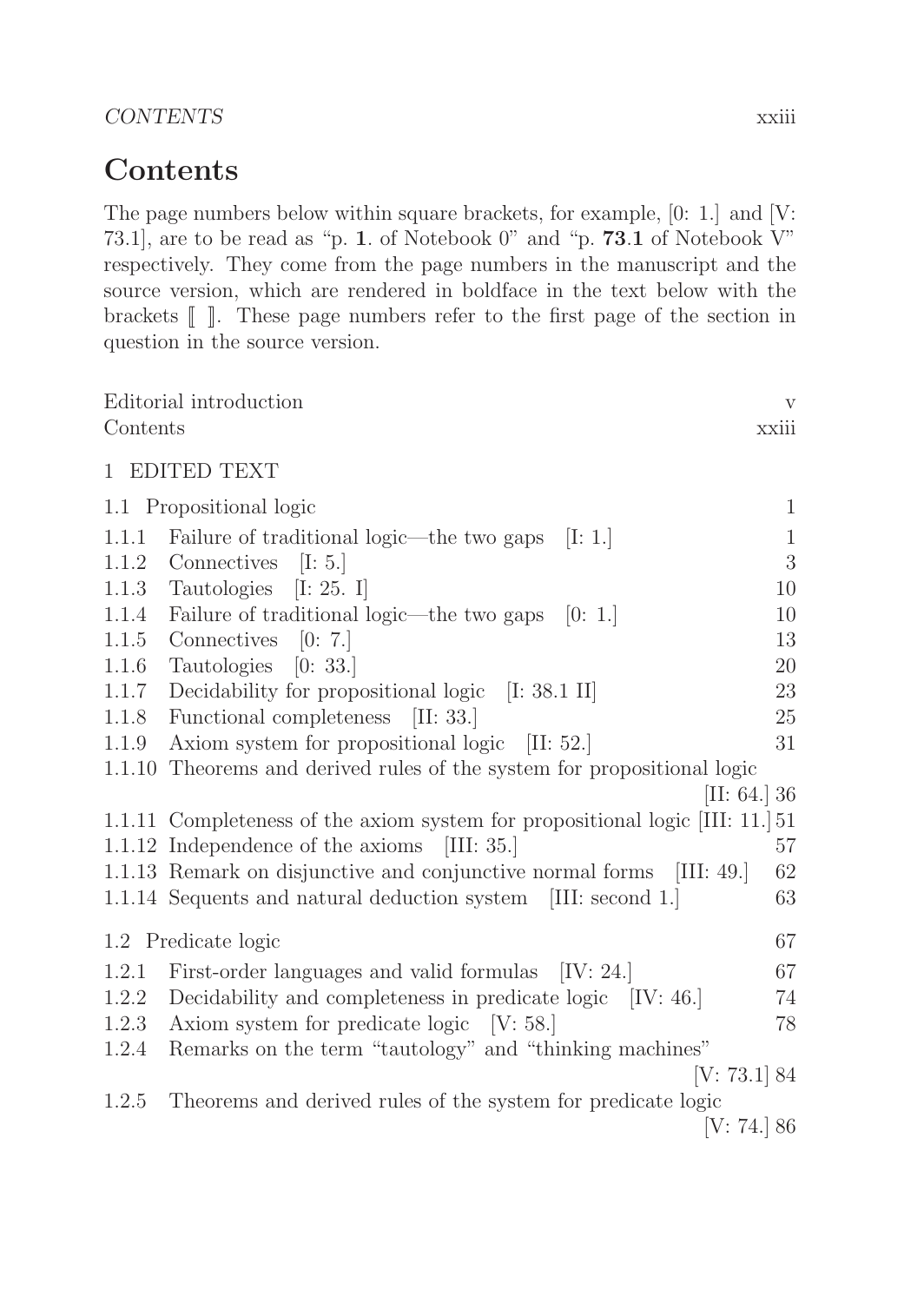| 1.2.6 | Existential presuppositions [V: 82.]                       | 91  |
|-------|------------------------------------------------------------|-----|
| 1.2.7 | Classes $[V: 88.]$                                         | 93  |
| 1.2.8 | Classes and Aristotelian moods [VI: 97.]                   | 97  |
| 1.2.9 | Relations [VI: 107.]                                       | 101 |
|       | 1.2.10 Type theory and paradoxes [VI: 126.]                | 106 |
|       | 1.2.11 Examples and samples of previous subjects [VII: 1.] | 115 |
| Index |                                                            | 118 |
|       | 2 SOURCE TEXT                                              |     |
| 2.0   | Notebook 0                                                 | 123 |
| 2.1   | Notebook I                                                 | 137 |
| 2.2   | Notebook II                                                | 155 |
| 2.3   | Notebook III                                               | 175 |
| 2.4   | Notebook IV                                                | 206 |
| 2.5   | Notebook V                                                 | 223 |
| 2.6   | Notebook VI                                                | 244 |
| 2.7   | Notebook VII                                               | 264 |
|       |                                                            |     |